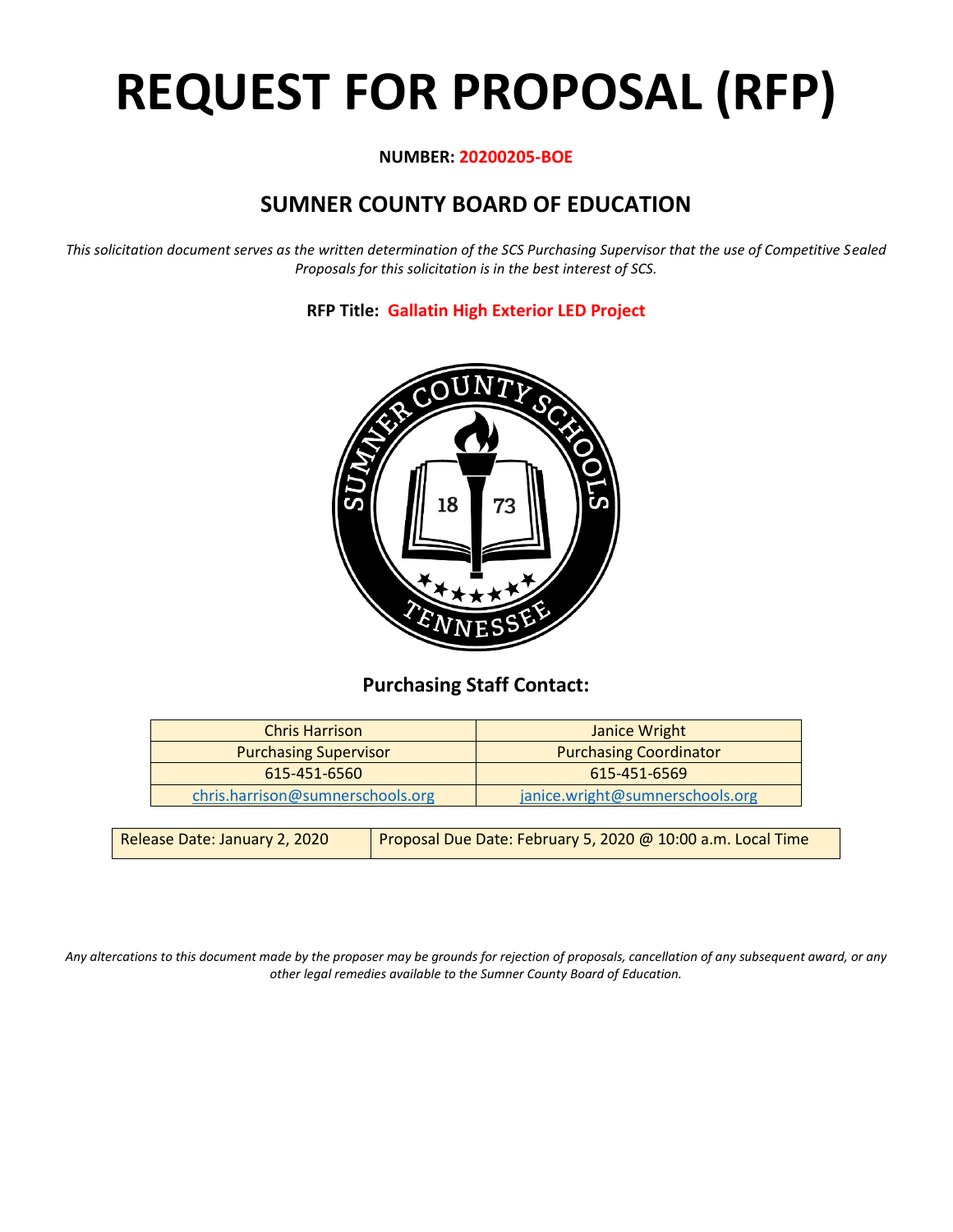## **NOTICE TO PROPOSERS**

There may be one or more amendments to this RFP. In order to receive communication for any such amendments issued specifically to this RFP, the proposer must provide a Notice of Intent to Propose to the Sumner County Board of Education (SCS) Purchasing Department. The proposer must utilize this form when submitting notice. The notice may be sent by email to: Purchasing Office, purchasing@sumnerschools.org. SCS will send amendments only to those proposers which complete and return this information by the deadline list in the RFP Schedule of Events (Section 4).

| <b>RFP Number:</b>          | 20200205-BOE Gallatin High Exterior LED Project |
|-----------------------------|-------------------------------------------------|
| Company Name:               |                                                 |
| <b>Mailing Address:</b>     |                                                 |
|                             |                                                 |
|                             |                                                 |
| Phone Number:               |                                                 |
| <b>Contact Person:</b>      |                                                 |
| <b>Email Address:</b>       |                                                 |
|                             |                                                 |
| <b>Authorized Signature</b> |                                                 |
| <b>Printed Name</b>         |                                                 |
| Date                        |                                                 |

Emailed amendments will be sent in a Microsoft Word (Office for Windows) or Portable Document Format (pdf) format. Any alterations to the document made by the proposer may be grounds for rejection of proposal, cancellation of any subsequent award or any other legal remedies available to the Sumner County Board of Education.

Amendments will also be posted on the SCS website **https://sumnerschools.org/index.php/current-bids-and-rfps** and attached to the solicitation listing as a PDF or WORD file. Check the particular solicitation on the Current Bids and RFPs webpage for any posted amendments.

By completing and returning this form, the Proposer has expressed its intent to provide a proposal for **20200205-BOE Gallatin High Exterior LED Project.**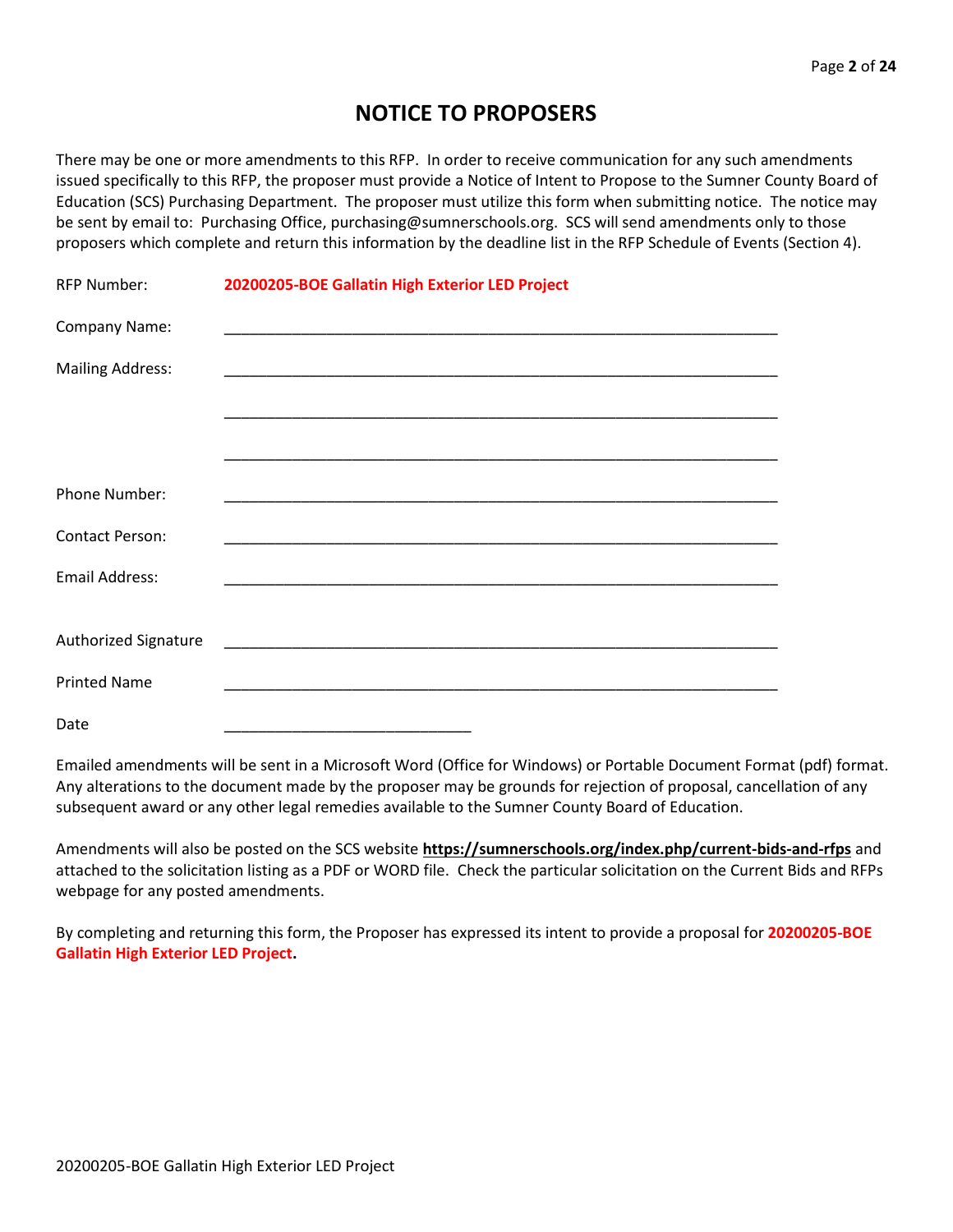## **TABLE OF CONTENTS**

- 1. Introduction/Overview
	- 1.1. Purpose
	- 1.2. Contact Information
- 2. Requirements
	- 2.1. Scope of Work/Specifications
	- 2.2. Contactor Obligations
- 3. Source Selection and Contract Award
- 4. Schedule of Events
- 5. Instructions for Proposal
	- 5.1. Required Forms
	- 5.2. New Vendors
	- 5.3. Acknowledgement of Insurance Requirements
	- 5.4. Clarification and Interpretation of RFP
	- 5.5. Proposal Package
	- 5.6. Delivery of Proposals
	- 5.7. Evaluation of Proposals
	- 5.8. Request for Clarification of Proposals
	- 5.9. Protests
- 6. Attachments
	- 6.1. Contact Information
	- 6.2. Bid Form/Certification
	- 6.3. References
	- 6.4. Certification Regarding Debarment or Suspension
	- 6.5. Condition of Submitting Proposal
	- 6.6. Statement of Non-Collusion
	- 6.7. Attestation Re Personnel
	- 6.8. Drug Free Workplace Affidavit
	- 6.9. IRS Form W-9
		- \**An online, fillable version can be found at https://www.irs.gov/pub/irs-pdf/fw9.pdf*
	- 6.10. Standard Terms & Conditions
	- 6.11. Vendor Checklist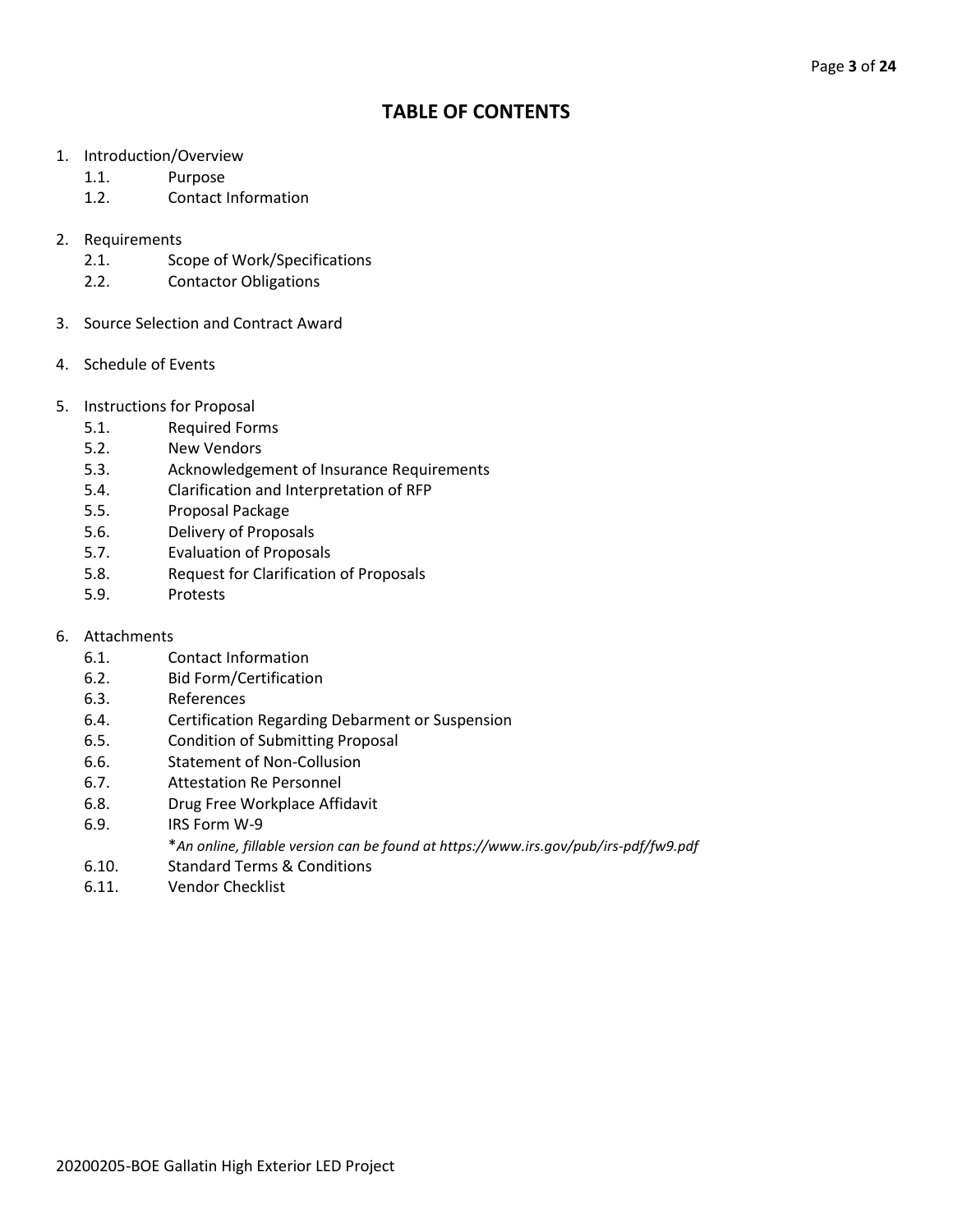#### 1. Introduction/Overview

#### 1.1. Purpose

The Sumner County Board of Education (SCS) is requesting sealed proposals for the upgrade of exterior lighting, at Gallatin High, to LED.

1.2. Contact Information

Unauthorized contact regarding this RFP with employees or officials of SCS other than the Purchasing Supervisor named below may result in disqualification from this procurement process.

Interested parties must direct all communication regarding this RFP to the Purchasing Supervisor, who is SCSs only official point of contact for this RFP.

| <b>RFP Procedures</b>            |
|----------------------------------|
| Chris Harrison                   |
| <b>Purchasing Supervisor</b>     |
| 1500 Airport Road                |
| Gallatin, TN 37066               |
| chris.harrison@sumnerschools.org |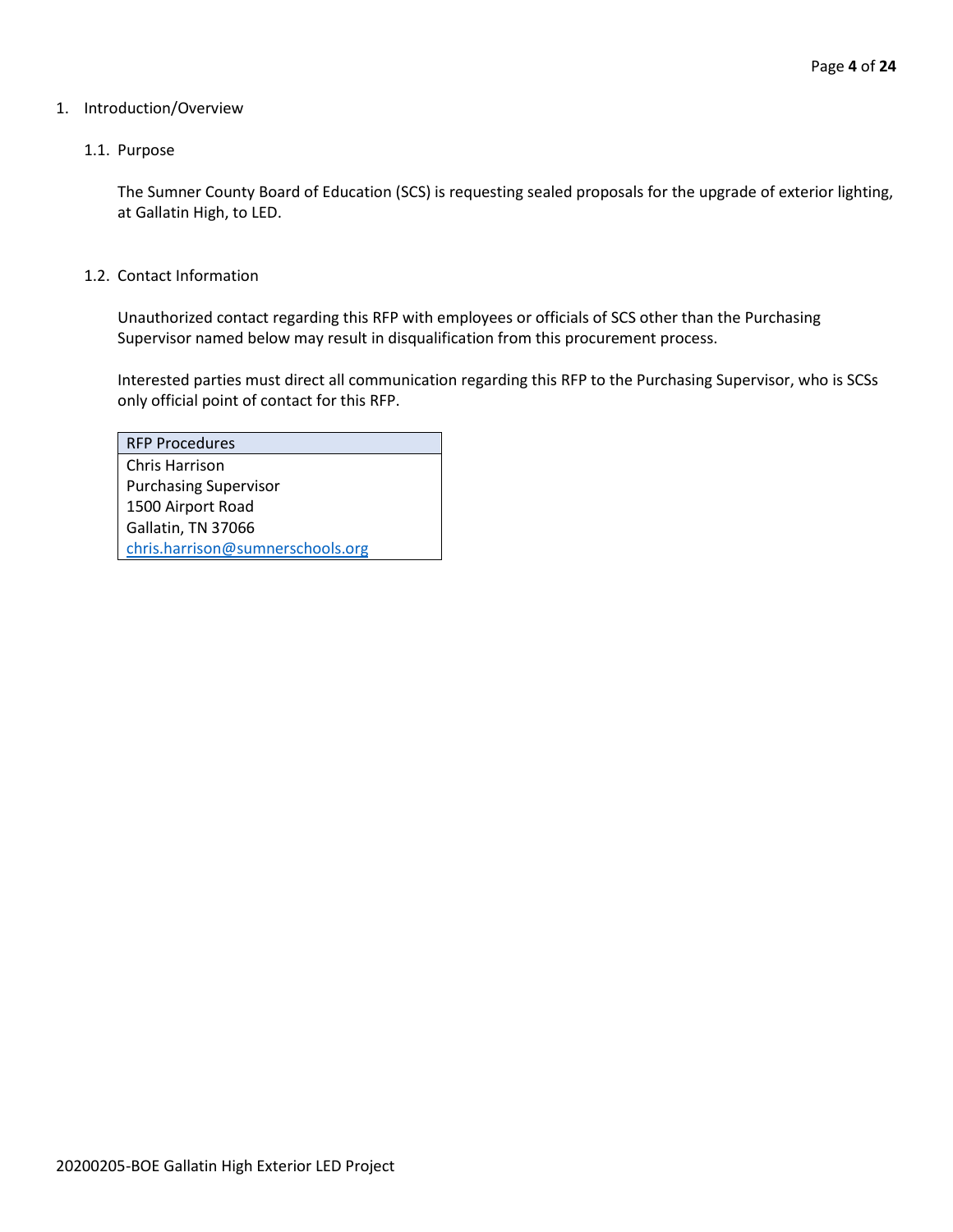#### 2. Requirements

2.1. Scope of Work / Specifications

The Contractor shall provide all the necessary engineering, material procurement, management, labor, materials, tools, equipment, supplies, services, components and disposal/recycling necessary to complete an upgrade to LED lighting to the satisfaction of SCS. The project is located at 700 Dan Herron Drive, Gallatin, TN 37066.

#### 2.1.1. Description of Work

A. Upgrade of building exterior lighting fixtures required for the project are shown in the lighting audit data and shall include but is not limited to the following areas:

| #              | Area                              | Quantity                 |
|----------------|-----------------------------------|--------------------------|
| $\mathbf{1}$   | <b>Canopy Recessed Square</b>     | 30                       |
| $\overline{2}$ | Canopy Surface-Mounted Fixture    | 9                        |
| 3              | <b>Emergency Backup Wall Pack</b> | 20                       |
| 4              | Front Sign Light                  | 1                        |
| 5              | <b>GHS Marquee Flood Light</b>    | 5                        |
| 6              | Loading Dock Jelly Jar            | $\overline{\phantom{a}}$ |
| $\overline{7}$ | <b>Parking Lot Pole</b>           | 33                       |
| 8              | <b>Soccer Building Strip</b>      | $\overline{\phantom{a}}$ |
| 9              | <b>Soccer Building Wall Pack</b>  | 3                        |
| 10             | <b>Ticket Stand Fixture</b>       | 1                        |
| 11             | <b>Wall Pack</b>                  | 51                       |
| 12             | Weight Room Lamps                 | $\mathfrak z$            |

• Exterior Lighting

- The Contractor must verify that all counts are accurate. SCS shall not accept change order requests, submitted by the Contractor, for additional lights.
- **NOTE:** All or a partial number of areas may be awarded. SCS shall only award the areas that sufficient funds are available. A project budget has not been established.
- B. Types of LED light fixtures required for the project may include:
	- LED Retrofit Kit
	- LED New Fixture
	- Tube replacement LED solutions are not acceptable
- C. Removal and disposal/recycling of existing fixtures, bulbs, etc. Use of SCS dumpsters, waste receptacles, etc. is prohibited. The Contractor must provide any receptacles necessary to complete the demolition portion of the project.
- D. For the purpose of this RFP, the Contractor shall assume that all existing electrical infrastructure: poles, conductors, electrical panels, breakers, etc. is in good working order and only fixture upgrade is required.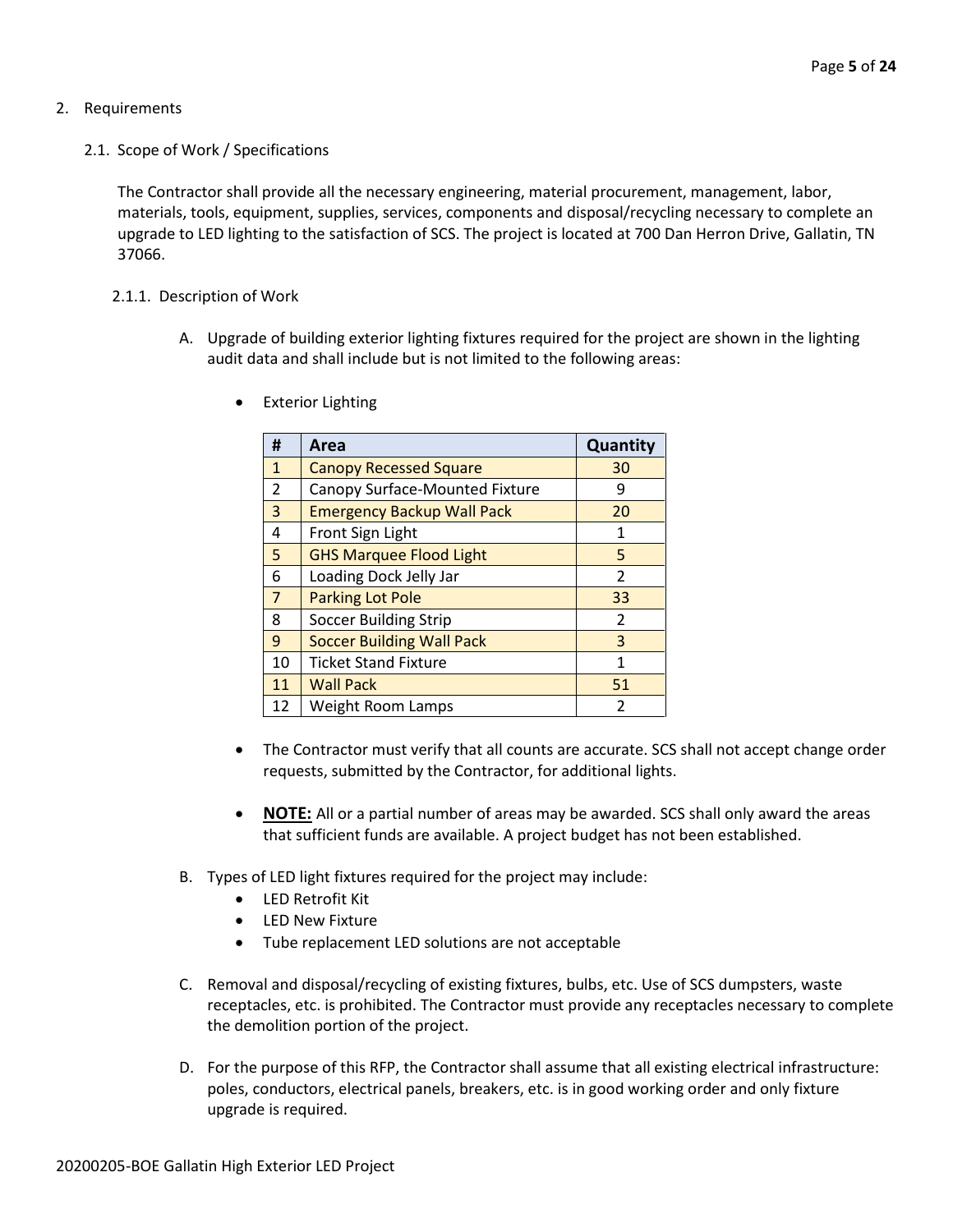- E. Contractor shall warrant all labor and replace defective LED fixtures and parts thereof for a period of one year from the date of project acceptance.
- 2.1.2. Lighting Fixtures
	- A. The proposed LED product must be UL listed.
	- B. The proposed LED must carry a 5-year warranty from the date of installation.
	- C. The LED manufacturer shall have produced LED fixtures/retrofit kits for a minimum of 5 years at the time of this RFP.

#### 2.1.3. Submittal

The Contractor shall include the following in addition to all the required forms:

- A. LED lighting schedule for each area
- B. LED lighting product data
- C. Tentative project schedule

#### 2.1.4. Site Visit

It is recommended that the Contractor conduct a walk-thru of the jobsite to verify the accuracy of the counts. SCS has set aside January 14 and January 21 as dedicated dates for a walk thru. The site visit will begin promptly at 9:00 a.m. leaving from the front office.

SCS personnel must accompany any Contractor's representative while on the grounds. As such, SCS cannot guarantee any additional dates will be available for a walk-thru due to our personnel's regular job assignments.

The Contractor is required to check in and out at the front office and will be required to present any required identification.

#### 2.2. Standard Contractor Obligations

- Shall provide and obtain all necessary materials, equipment and labor to perform all items listed in the Scope of Work.
- Shall provide and obtain all necessary permits with Local, County, etc. agencies as required by law and as required in the Scope of Work.
- Shall schedule all necessary inspections with Local, County, etc. agencies as required by law.
- Shall dispose of all generated waste materials in compliance with all Local, State and Federal guidelines, regulations and requirements.
- Shall have property trained and experienced staff to facilitate the services specified in the Scope of Work. If applicable, the Contractor shall provide documentation that staff has received the manufacturers' certification to complete the services specified in the Statement of Work.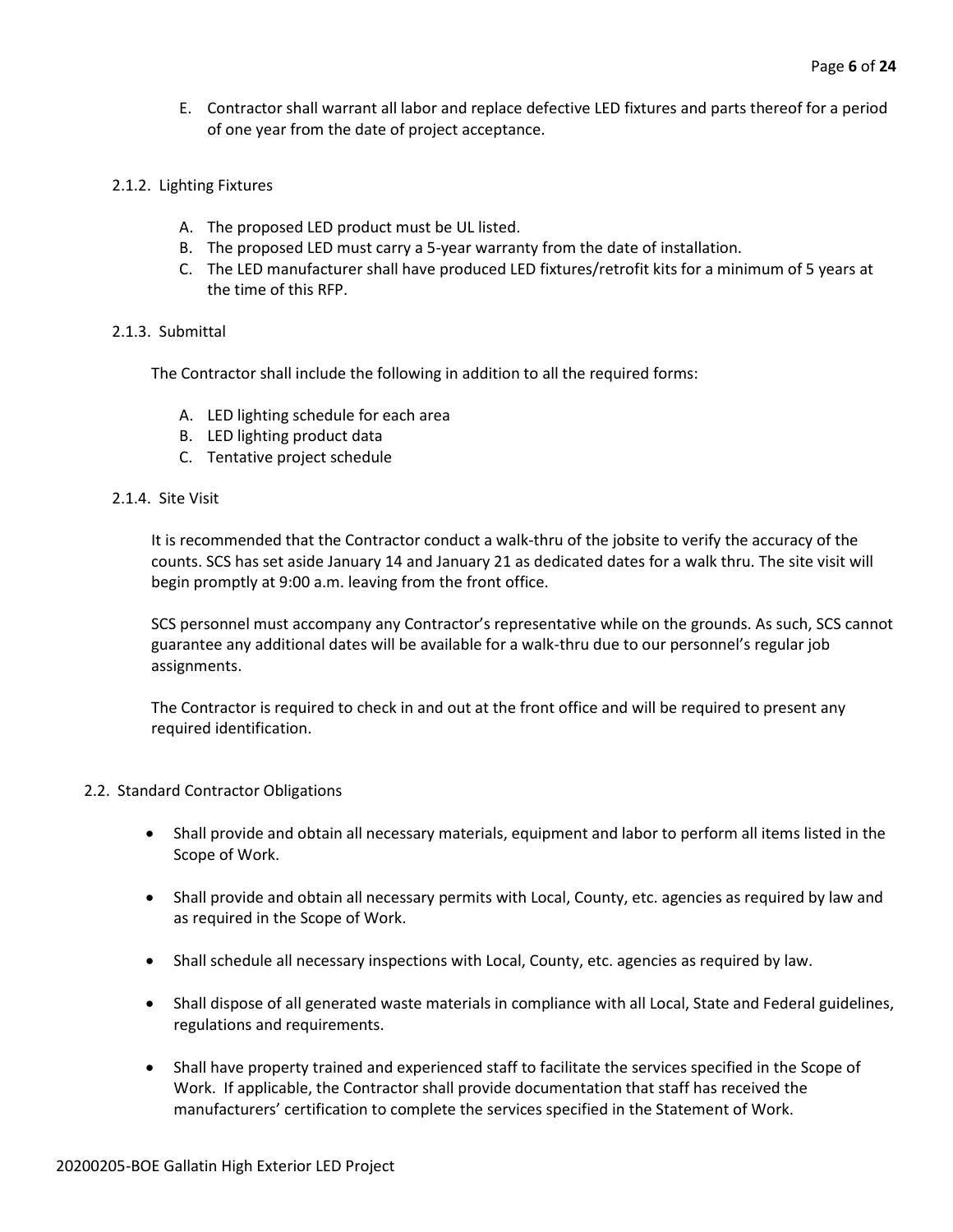- 3. Source Selection and Contract Award
	- Award(s), if made, will be made to the Responsive and Responsible proposer(s) whose proposal is most advantageous to SCS, taking into consideration price and the other evaluation criteria set forth in the RFP.
		- o General Criteria to be determined "Responsive"
			- Does the proposal include all required information, included completed attachment forms and affidavits?
			- Was the proposal delivered on or before the stated deadline? Did it include the required number of copies (hard & electronic)?
		- o General Criteria to be determined "Responsible"
			- Does the Proposer demonstrate an understanding of SCSs needs and proposed approach to the project?
			- Does the Proposer possess the ability, capacity, skill and financial resources to provide the service?
			- Can the Proposer take upon itself the responsibilities set forth in the RFP and produce the required outcomes in a timely fashion?
			- **■** Does the Proposer have the character, integrity, reputation, judgement, experience and efficiency required for the project?
	- SCS reserves the right to enter into discussions with Proposers which have submitted proposals determined to be reasonably like of being considered for selection to assure a full understanding of and responsiveness to the RFP requirements. Every effort shall be afforded to assure fair and equal treatment with respect to the opportunity for discussion and/or revision of their respective proposals.
	- Upon mutual agreement by both parties, SCS shall grant the right to extend the terms, conditions and prices of contract(s) awarded from this RFP to other Institutions (such as State, Local and/or Public Agencies) who express an interest in participating in any contract that results from this RFP. Each of the "piggyback" Institutions will issue their own purchasing documents for purchase of the goods/services. Proposer agrees that SCS shall bear no responsibility or liability for any agreements between Proposer and the other Institution(s) who desire to exercise this option.

#### 4. Schedule of Events

| <b>RFP Issued</b>                   | January 2, 2020                          |  |
|-------------------------------------|------------------------------------------|--|
| <b>Site Visit (available dates)</b> | January 14, 2020 @ 9:00 a.m. Local Time  |  |
|                                     | January 21, 2020 @ 9:00 a.m. Local Time  |  |
| <b>Questions DEADLINE</b>           | January 28, 2020                         |  |
| <b>RFP Submission DEADLINE</b>      | February 5, 2020 @ 10:00 a.m. Local Time |  |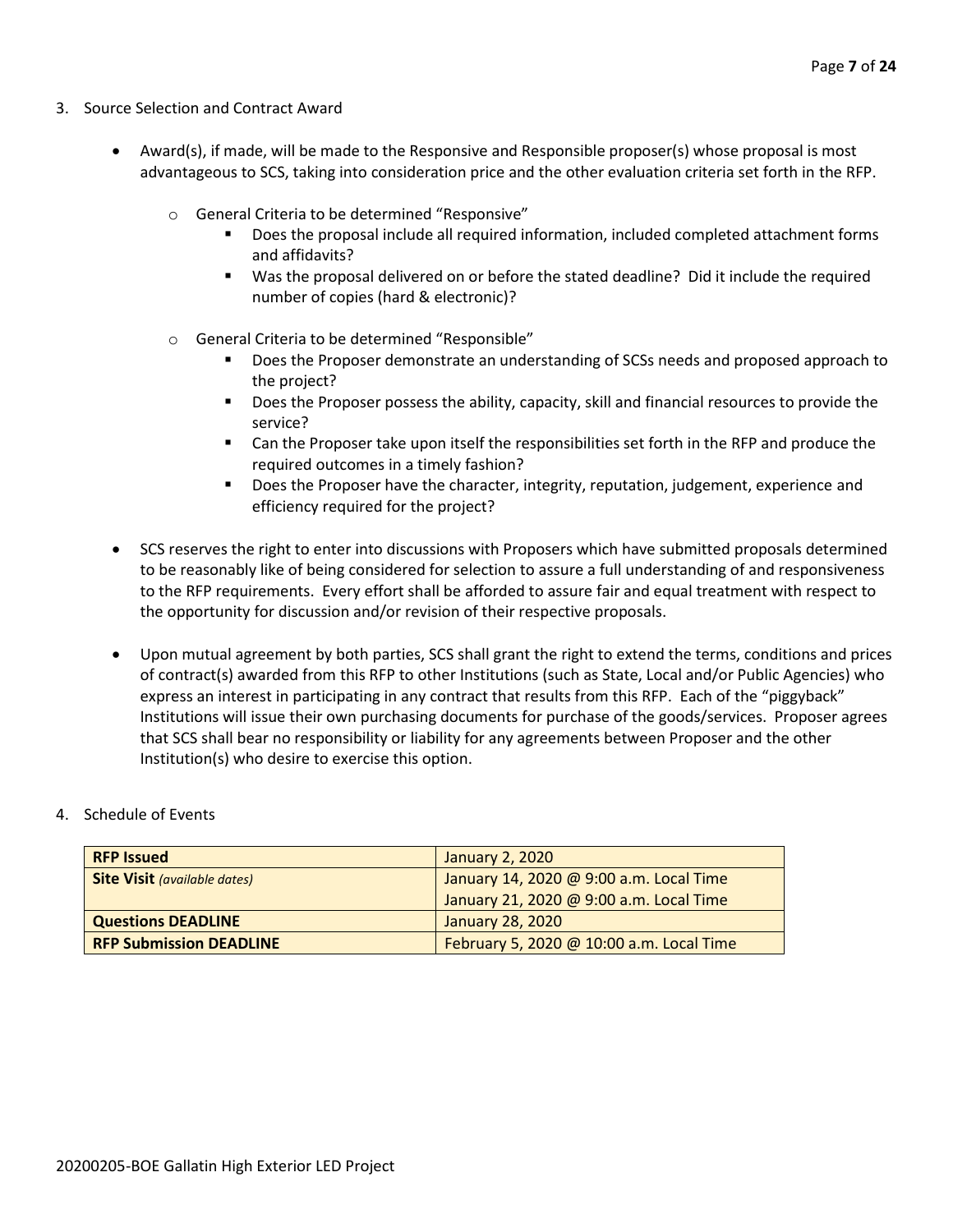#### 5. Instructions for Proposal

#### 5.1. Required Forms

- Proposer must complete and submit the Attachments in Section 6. Attachments may be omitted depending on the RFP requirements. Refer to the Table of Contents for omitted Attachments.
- Evidence of a valid State of Tennessee Business License and/or Sumner County Business License.
- For all vendors with annual purchases in excess of \$50,000; a Sumner County Business License must be on file with the SCS Finance Department. Evidence of the license must be provided within ten (10) working days following notification of award; otherwise, SCS may rescind its acceptance of the Proposer's proposal.
- Copy of State of Tennessee License (if applicable) in respective field.
- If applicable, the Proposer must include a copy of the contract(s) the Proposer will submit to be signed.

#### 5.2. New Vendors

- To comply with Internal Revenue Service requirements, all vendors who perform any type of service are required to have a current IRS Form W-9 on file with the SCS Finance Department. It is a mandatory requirement to complete the IRS Form W-9 (Attachment 6.9) included in this RFP.
- To comply with the **Tennessee Lawful Employment Act (50-1-702 and 50-1-703)**, non-employees (individuals paid directly by the employer in exchange for the individual's labor or services) must have on file one (1) of the following documents:
	- o A valid Tennessee driver's license or photo identification;
	- $\circ$  A valid driver's license or photo identification from another state where the license requirements are at least as strict as those in Tennessee;
	- o A birth certificate issued by a U.S. state, jurisdiction or territory;
	- o A U.S. government issued certified birth certificate;
	- o A valid, unexpired U.S. passport;
	- o A U.S. certificate of birth abroad (DS-1350 or FS-545)
	- o A report of birth abroad of a U.S. citizen (FS-240);
	- o A certificate of citizenship (N560 or N561);
	- o A certificate of naturalization (N550, N570 or N578);
	- o A U.S citizen identification card (I-197 or I-179); or
	- $\circ$  Valid alien registration documentation or other proof of current immigration registration recognized by the United States Department of Homeland Security that contains the individual's complete legal name and current alien admission number or alien file number (or numbers if the individual has more than one number).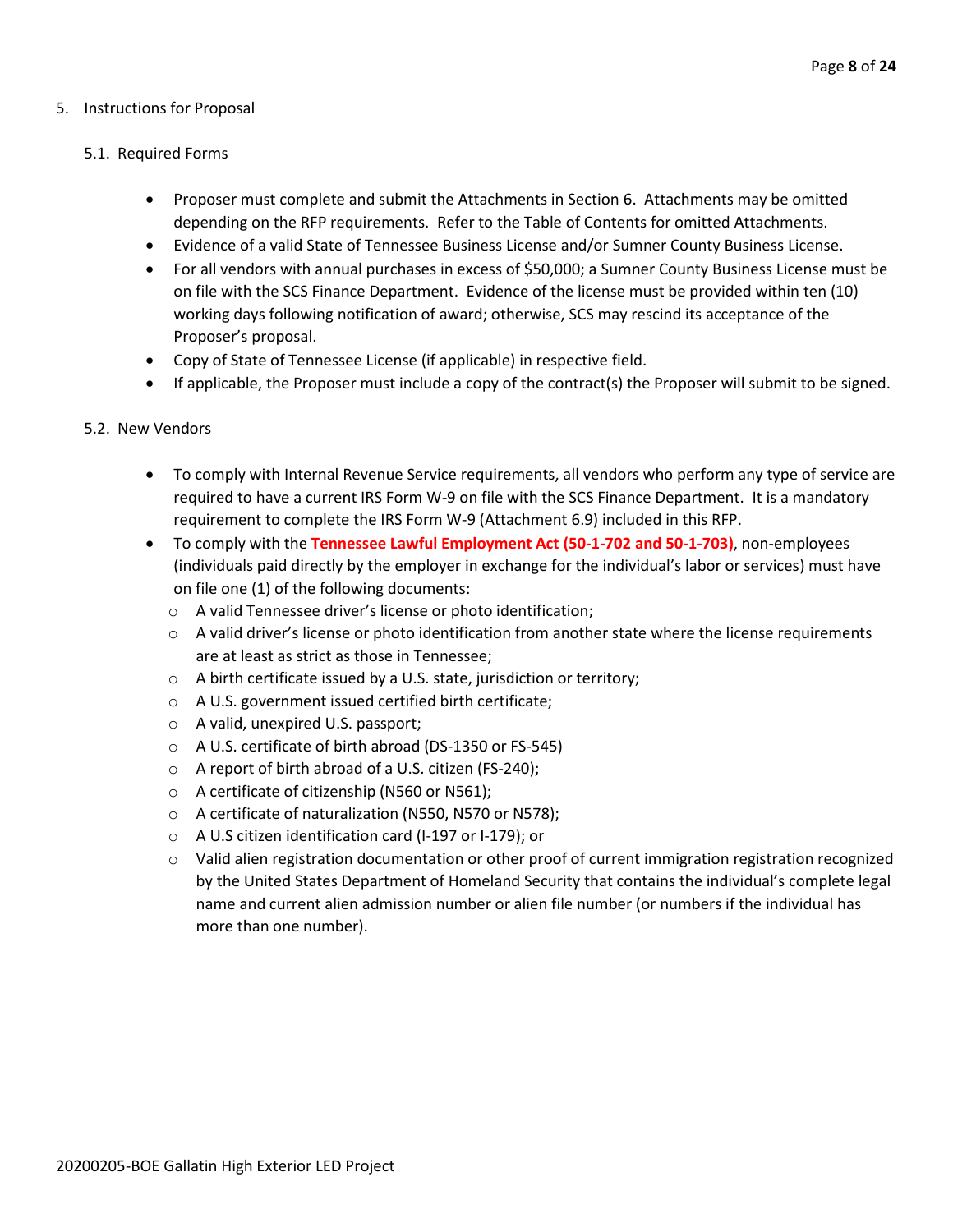#### 5.3. Acknowledgement of Insurance Requirements

By submitting a proposal, Proposer acknowledges that it has read and understands the insurance requirements for the proposal. The Proposer who may have employees, contractors, subcontractors or agents working on SCS properties shall carry current certificates for general and professional liability insurance and for workers' compensation as indicated below. The owner or Principal of each Proposer must also be insured by workers' compensation if they perform any of the services on SCS properties. There will be no exceptions to the insurance requirement. Proposer also understands that the evidence of required insurance must be submitted within fifteen (15) working days following notification of its offer being accepted; otherwise, SCS may rescind its acceptance of the Proposers proposal.

#### • **General Liability**

| General Aggregate | \$2,000,000 |
|-------------------|-------------|
| Each Occurrence   | \$1,000,000 |

#### • **Workers Compensation**

| <b>Workers Compensation</b> | <b>Tennessee Statutory Limits</b> |
|-----------------------------|-----------------------------------|
| <b>Employer's Liability</b> | \$500,000                         |

#### 5.4. Clarification and Interpretation of RFP

The words "must" and "shall" in the RFP indicate mandatory requirements. Taking exception to any mandatory requirement shall be considered grounds for rejection. There are other requirements that SCS considers important but not mandatory. It is important to respond in a concise manner to each section and submit an itemized list of all exceptions.

#### 5.5. Proposal Package

The package containing the proposal must be sealed and clearly marked on the outside of the package: **"20200205-BOE Gallatin High Exterior LED Project" DO NOT OPEN**

All sealed proposals packages must include all of the following. Any sealed proposals are subject to rejection as non-conforming if any applicable item is not included.

- One (1) Complete Original
- One (1) electronic format (CD/USB Drive)
- Original Signature on Original Proposal. NO copied or digital signatures.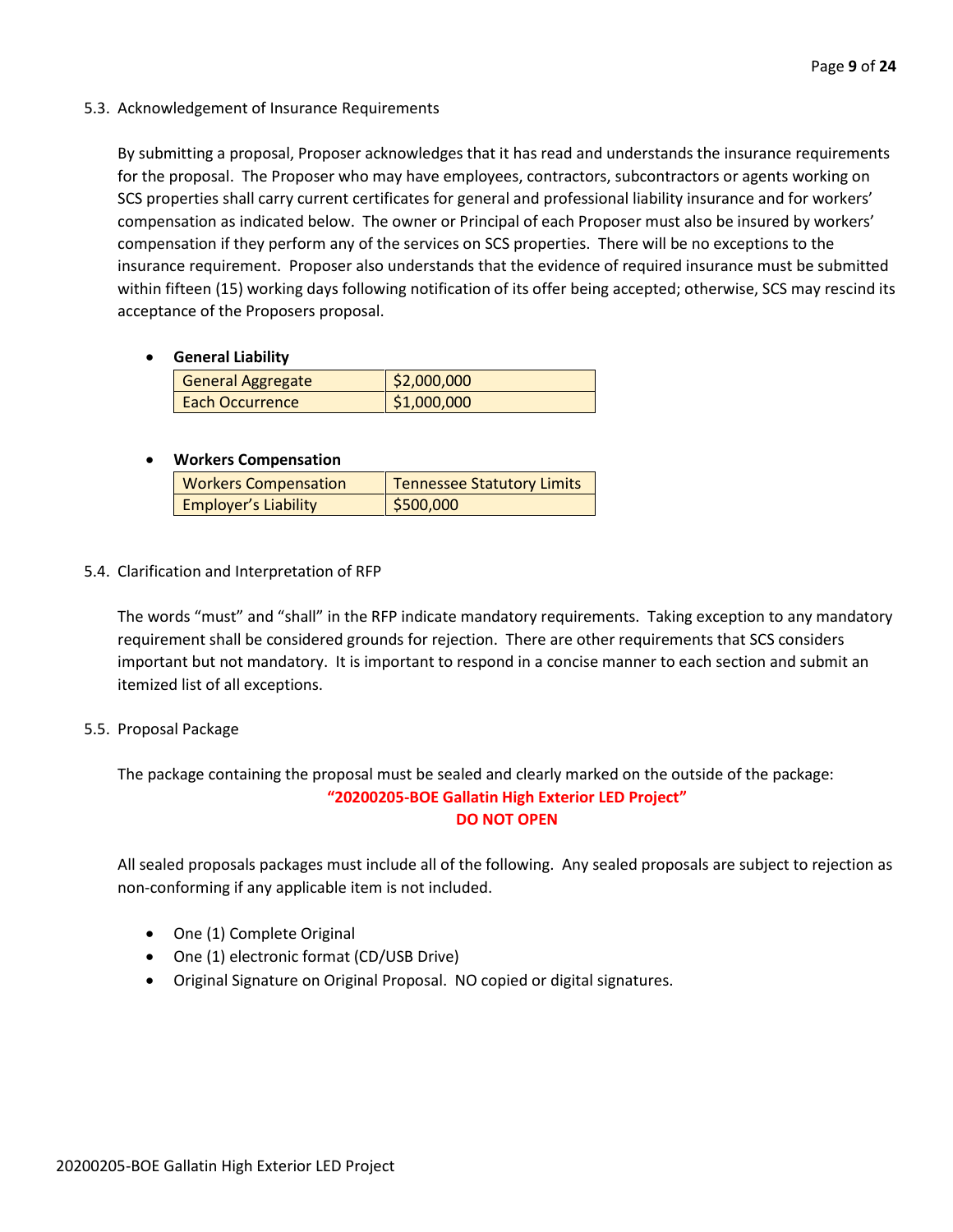The outside of the proposal package must be labeled as follows (if applicable) per **T.C.A § 62-6-119**:

- 1. Name of Company and Principal Owner, Business License Number, Expiration Date and License Classification.
- 2. In addition to Item 1, the same is applicable to masonry contractors if the work performed is > \$100,000.
- 3. In addition to Item 1, the same is applicable to HVAC, electrical, plumbing or A/C contractors if the work performed is > \$25,000.
- 4. In addition to Item 1, the same is applicable plus the Department of Environment & Conservation License Number and Classification, applicable to geothermal contractors if the work performed is > \$25,000.
- 5. If the prime contractor performs the masonry portion of the project or any of the above listed contractor skill sets and the work performed is > \$100,000; it must be so designated.
- 6. Only one (1) contractor in each classification listed shall be written on the bid envelope.

#### 5.6. Delivery of Proposals

Sealed proposals will be accepted until **February 5, 2020 @ 10:00 a.m. Local Time**. Proposals received after that time will be deemed invalid. Vendors mailing proposal packages must allow sufficient time to ensure receipt of their package by the time specified. SCS shall not accept proposals via electronic transmission such as email, fax, etc. There will be no exceptions. Proposals will be opened and read aloud. The reading of the bids will begin at **10:00 a.m. Local Time**.

Due to the nature of deliveries to the SCS Support Services Facility by carriers such as UPS, FedEx and such like; the proposal package will be accepted if the date and time on the delivery confirmation are indicated to be on or before the Proposal Deadline.

| Delivery Address: | Sumner County Board of Education |
|-------------------|----------------------------------|
|                   | Attn: Purchasing Supervisor      |
|                   | 1500 Airport Road                |
|                   | Gallatin, TN 37066               |

#### 5.7. Evaluation of Proposals

The SCS Purchasing Supervisor will first examine the proposals to reject those that are clearly non-responsive to the stated requirements. Proposers who are determined to be non-responsive and/or non-responsible will be notified of this determination.

The evaluation process will include the following factors:

- Company Experience and Qualifications
	- o The nature and scope of the Proposers business.
	- o The number of years the Proposer has been licensed to do business.
	- o The number of years the Proposer has been providing the requested services.
	- o How many similarly sized or larger K-12 clients have you contract with?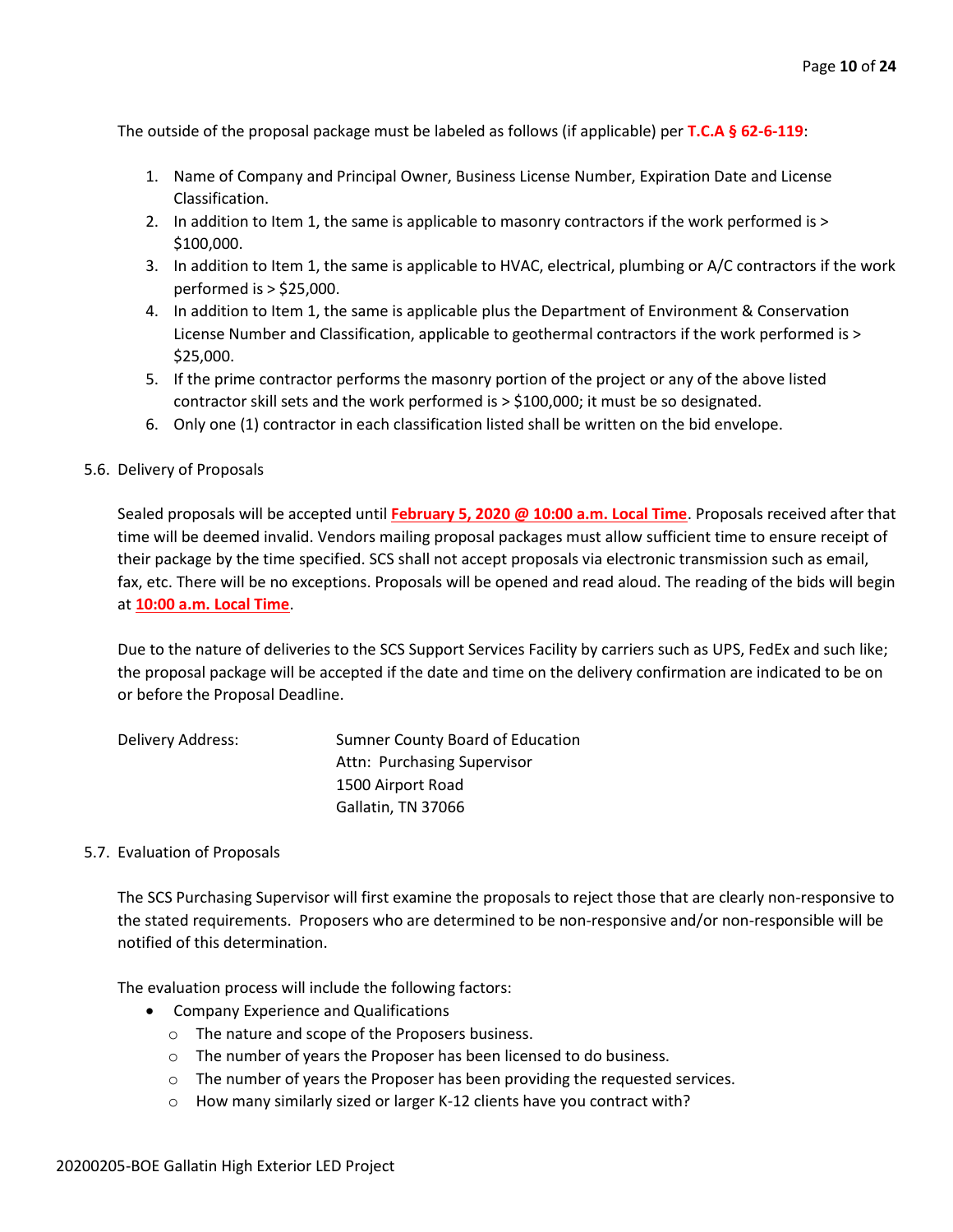- Compensation/Price Data
	- o Address all costs associated with performance of the contracted services.
- Past Performance and References
	- o Provided a minimum of three (3) client references for similar projects in size and scope successfully completed by Proposer within the last three (3) years. Attachment 6.3.
	- $\circ$  SCS may also consider other sources of pertinent past performance information, including the districts own experience with the Proposer.
- 5.8. Request for Clarification of Proposals

Requests for clarification of proposals shall be distributed by the Purchasing Supervisor in writing (or email).

#### 5.9. Protests

In the event that any interested party finds any part of the listed specifications, terms or conditions to be discrepant, incomplete or otherwise questionable in any respect; it shall be the responsibility of the concerned party to notify the SCS Purchasing Office of such matters immediately upon receipt of the RFP. All notifications must be sent to the Purchasing Supervisor via email at [purchasing@sumnerschools.org.](mailto:purchasing@sumnerschools.org)

Any actual or prospective Proposer who is aggrieved in connection with the RFP or award of a contract may protest to the Purchasing Supervisor and/or the Sumner County Board of Education at its regularly scheduled meeting.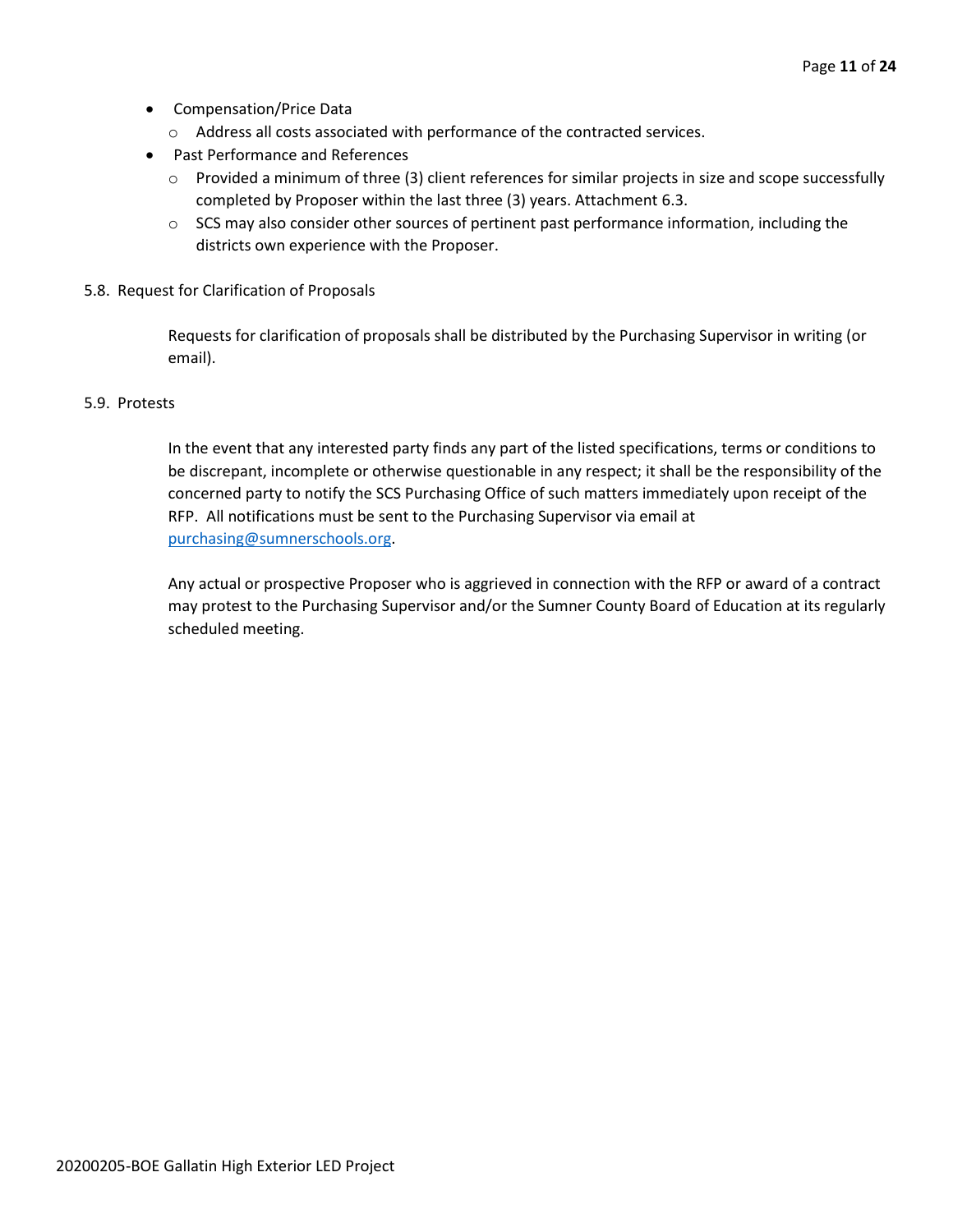#### **ATTACHMENT 6.1 - Contact Information**

| <b>Company Legal Name:</b>                 |          |  |
|--------------------------------------------|----------|--|
| <b>Company Official Address:</b>           |          |  |
|                                            |          |  |
| Company Web Site (URL):                    |          |  |
|                                            |          |  |
|                                            |          |  |
| Contact Person for project administration: |          |  |
|                                            |          |  |
|                                            |          |  |
|                                            |          |  |
|                                            | (office) |  |
|                                            |          |  |
|                                            | (mobile) |  |
|                                            |          |  |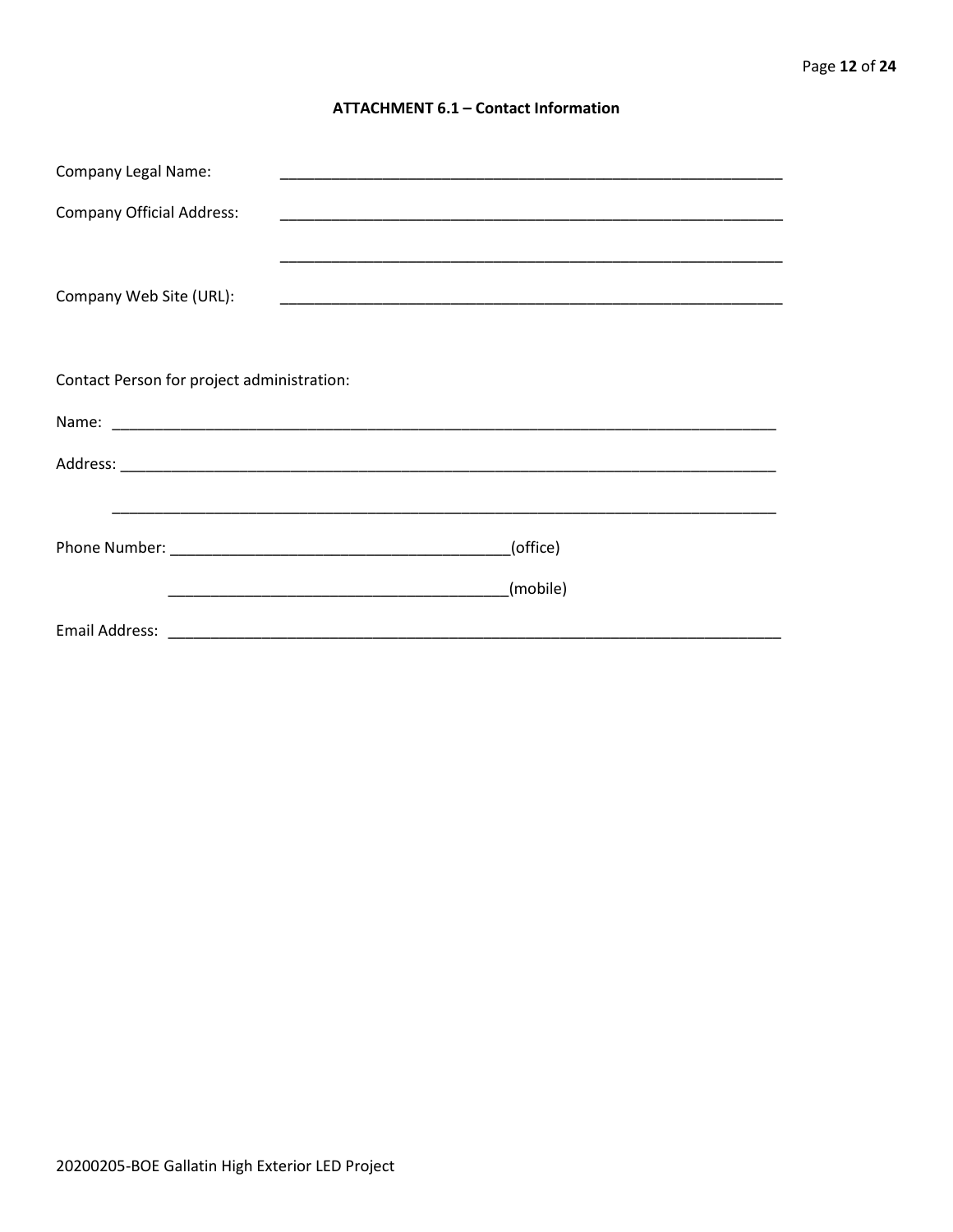

Date

Attn: Purchasing Supervisor 1500 Airport Road Gallatin, TN 37066

#### **ATTACHMENT 6.2 – Bid Form/Certification 20200205-BOE Gallatin High Exterior LED Project**

| #              | Area                              | Quantity       | <b>Total Cost</b> |
|----------------|-----------------------------------|----------------|-------------------|
| $\mathbf{1}$   | <b>Canopy Recessed Square</b>     | 30             |                   |
|                |                                   |                |                   |
| $\overline{2}$ | Canopy Surface-Mounted Fixture    | 9              |                   |
| 3              | <b>Emergency Backup Wall Pack</b> | 20             |                   |
| 4              | Front Sign Light                  | $\mathbf{1}$   |                   |
| 5              | <b>GHS Marquee Flood Light</b>    | 5              |                   |
| 6              | Loading Dock Jelly Jar            | $\overline{2}$ |                   |
| $\overline{7}$ | <b>Parking Lot Pole</b>           | 33             |                   |
| 8              | <b>Soccer Building Strip</b>      | $\overline{2}$ |                   |
| 9              | <b>Soccer Building Wall Pack</b>  | $\overline{3}$ |                   |
| 10             | <b>Ticket Stand Fixture</b>       | $\mathbf{1}$   |                   |
| 11             | <b>Wall Pack</b>                  | 51             |                   |
| 12             | Weight Room Lamps                 | $\overline{2}$ |                   |

\**Award will be based on funds availability. SCS reserves the right to only award the lines for which funding is available.*

| Vendor Legal Name Manual Annual Manual Annual Annual Annual Annual Annual Annual Annual Annual Annual Annual A |                    |
|----------------------------------------------------------------------------------------------------------------|--------------------|
|                                                                                                                |                    |
| (street)                                                                                                       | (city, state, zip) |

By checking this box, Proposer agrees that SCS reserves the right to extend the terms, conditions, and prices of this contract to other Institutions (such as State, Local and/or Public Agencies) who express an interest in participating in any contract that results from this RFP. Each of the piggyback Institutions will issue their own purchasing documents for the goods/services. Proposer agrees that SCS shall bear no responsibility or liability for any agreements between Proposer and the other Institution(s) who desire to exercise this option.

20200205-BOE Gallatin High Exterior LED Project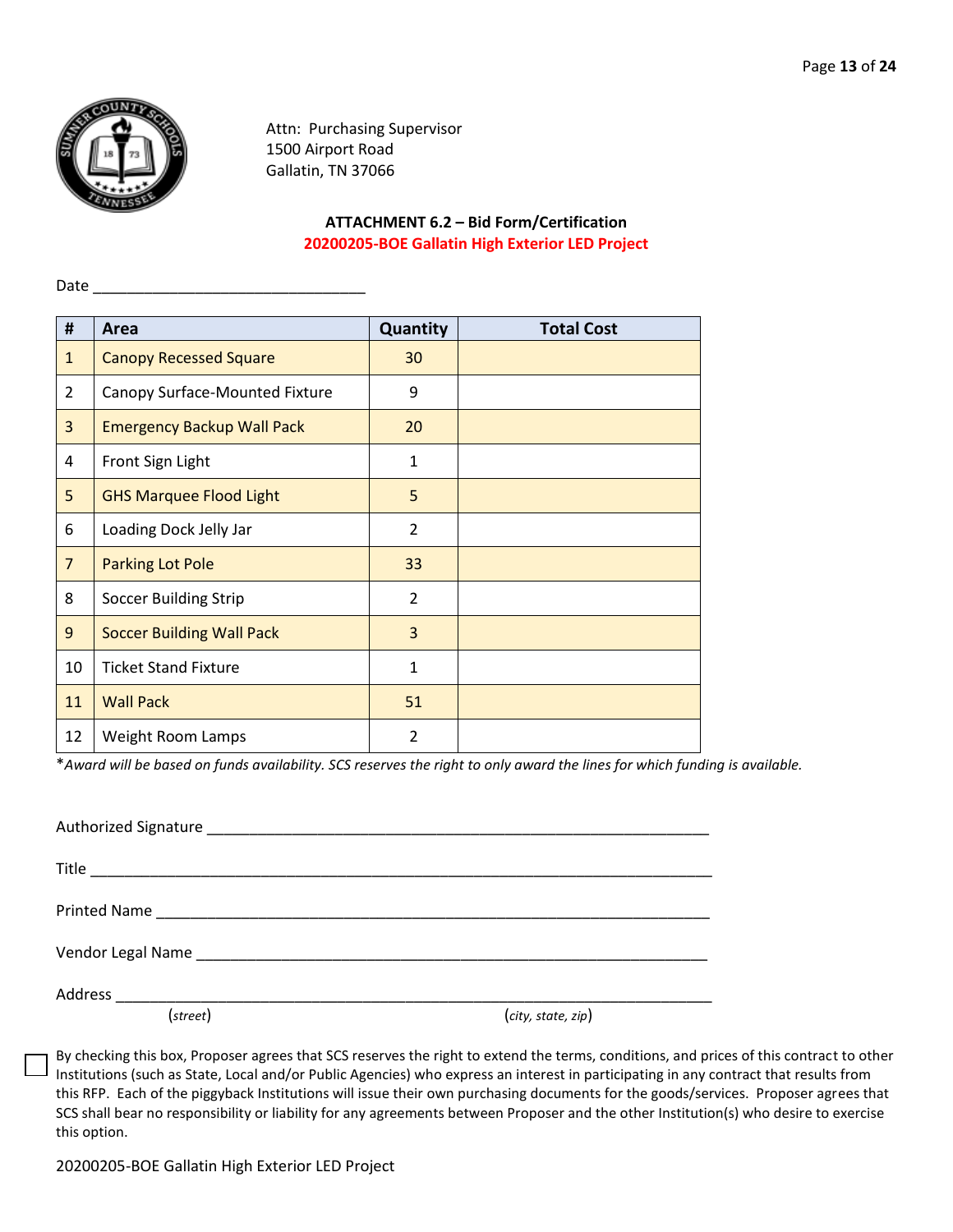#### **ATTACHMENT 6.3 - References**

| 1. |                                      |  |
|----|--------------------------------------|--|
|    |                                      |  |
|    |                                      |  |
|    |                                      |  |
|    |                                      |  |
|    |                                      |  |
| 2. |                                      |  |
|    |                                      |  |
|    |                                      |  |
|    |                                      |  |
|    |                                      |  |
|    |                                      |  |
| З. |                                      |  |
|    |                                      |  |
|    |                                      |  |
|    |                                      |  |
|    |                                      |  |
|    |                                      |  |
|    | 4. Project Name/Location: __________ |  |
|    |                                      |  |
|    |                                      |  |
|    |                                      |  |
|    |                                      |  |
|    |                                      |  |

\*Proposers may copy this page and submit additional references.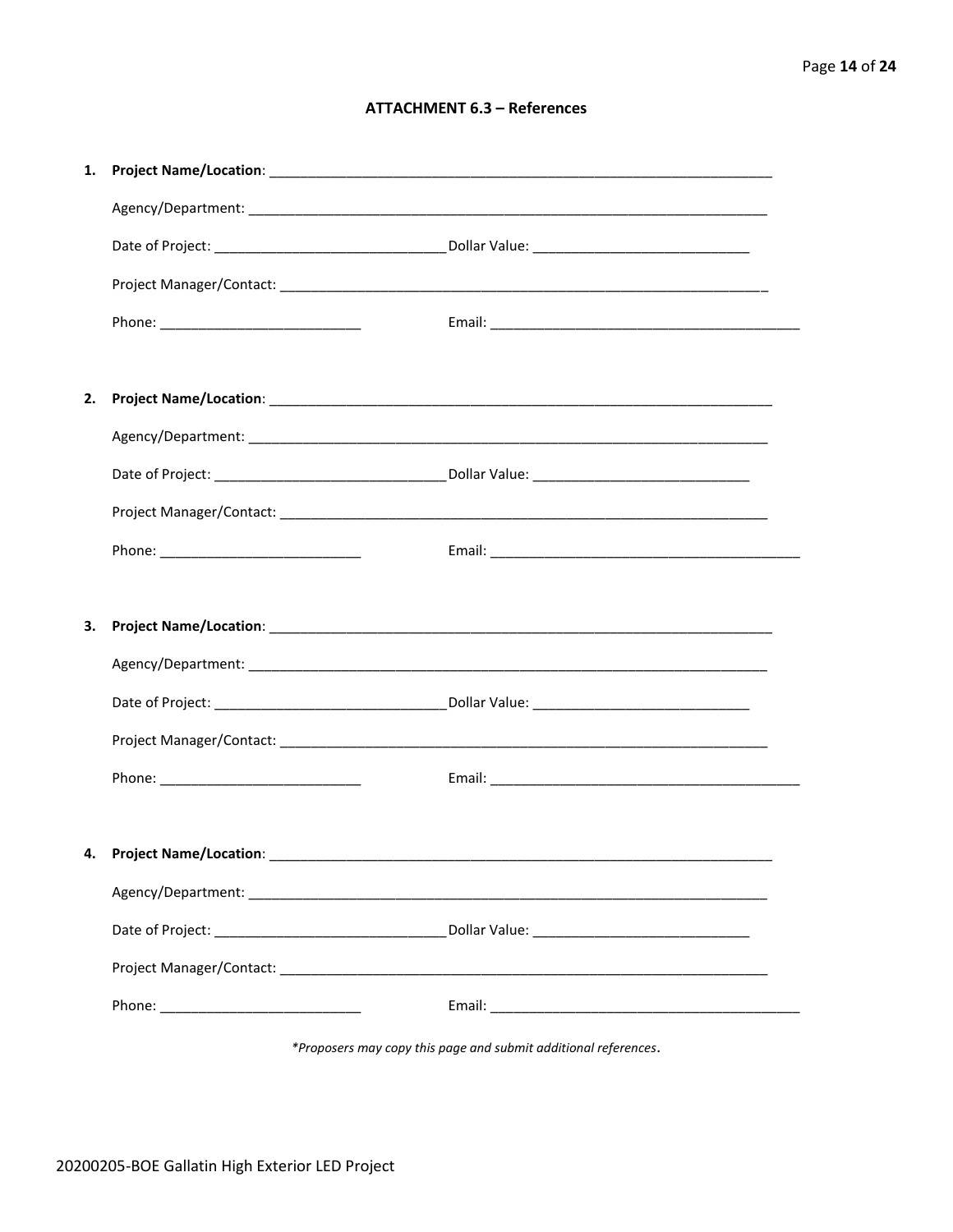#### **ATTACHMENT 6.4 – Certification Regarding Debarment or Suspension**

The prospective participant certifies, to the best of its knowledge and belief, that it and its principals:

- Are not presently debarred, suspended, proposed for debarment, declared ineligible or voluntarily excluded from participation in transactions under federal non-procurement programs by any federal department or agency;
- Have not, within the three-year period preceding the proposal, had one or more public transactions (federal, state or local) terminated for cause or default; and
- Are not presently indicated or otherwise criminally or civilly charged by a government entity (federal, state or local) and have not, within the three-year period preceding the bid, been convicted or had a civil judgement rendered against it:
	- $\circ$  For the commission of fraud or a criminal offense in connection with obtaining, attempting to obtain or performing a public transaction (federal, state or local) or a procurement contract under such a public transaction;
	- $\circ$  For the violation of federal or state antitrust statutes, including those proscribing price fixing between competitors, the allocation of customers between competitors, or bid rigging; or
	- $\circ$  For the commission of embezzlement, theft, forgery, bribery, falsification or destruction of records, making false statements, or receiving stolen property.

\_\_\_\_\_\_\_\_\_\_\_\_\_\_\_\_\_\_\_\_\_\_\_\_\_\_\_\_\_\_\_\_\_\_\_\_\_\_\_\_\_\_\_\_\_\_\_\_\_\_\_\_

I understand that a false statement on this certification may be grounds for the rejection of this proposal or the termination of the award. In addition, under 18 U.S.C. 1001, a false statement may result in a fine of up to \$10,000 or imprisonment for up to five years, or both.

Name of Participating Agency: \_\_\_\_\_\_\_\_\_\_\_\_\_\_\_\_\_\_\_\_\_\_\_\_\_\_\_\_\_\_\_\_\_\_\_\_\_\_\_\_\_\_\_\_\_\_\_\_\_\_\_\_\_\_\_\_\_\_\_\_

Name and Title of Authorized Representative: \_\_\_\_\_\_\_\_\_\_\_\_\_\_\_\_\_\_\_\_\_\_\_\_\_\_\_\_\_\_\_\_\_\_\_

Signature of Authorized Representative: \_\_\_\_\_\_\_\_\_\_\_\_\_\_\_\_\_\_\_\_\_\_\_\_\_\_\_\_\_\_\_\_\_\_\_\_\_\_\_\_\_\_\_\_\_\_\_\_\_\_\_\_

Date: \_\_\_\_\_\_\_\_\_\_\_\_\_\_\_\_\_\_\_\_\_\_\_\_\_\_\_\_

\_\_\_\_ I am unable to certify to the above statement. Attached is my explanation.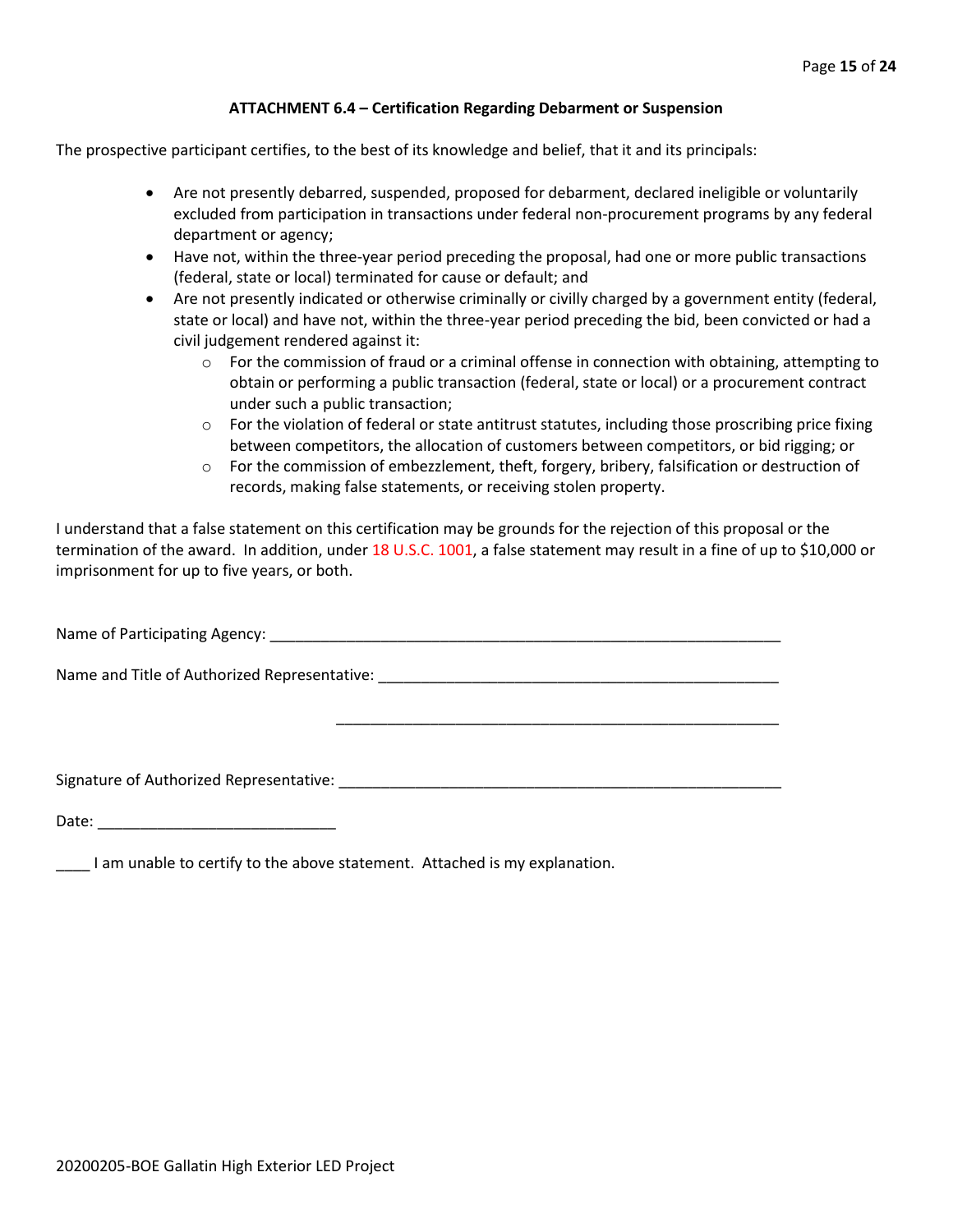#### **ATTACHMENT 6.5 – Condition of Submitting Proposal**

The undersigned Proposer has carefully examined all instructions, requirements, specifications, terms and conditions of the RFP and certifies:

- It is a reputable company regularly engaged in providing goods and/or services necessary to meet the requirements, specifications, terms and conditions of the RFP.
- All statements, information and representations prepared and submitted in response to the RFP are current, complete, true and accurate. Proposer acknowledges that the Sumner County Board of Education (SCS) will rely on such statements, information and representations in selecting the successful proposer(s).
- That the prices quoted shall be SCSs pricing for the products and/or service.
- It shall be bound by all statements, representations, warranties and guarantees made in its proposal.
- Proposer acknowledges that the contract may be canceled if any conflict of interest or appearance of a conflict of interest is discovered by SCS, in its sole discretion.
- All purchase orders must be duly authorized and executed by SCS and subject to the terms and conditions of the RFP.

| ADDRESS: |          |  |  |  |  |
|----------|----------|--|--|--|--|
|          |          |  |  |  |  |
| PHONE:   | (office) |  |  |  |  |
|          | (mobile) |  |  |  |  |
| EMAIL:   |          |  |  |  |  |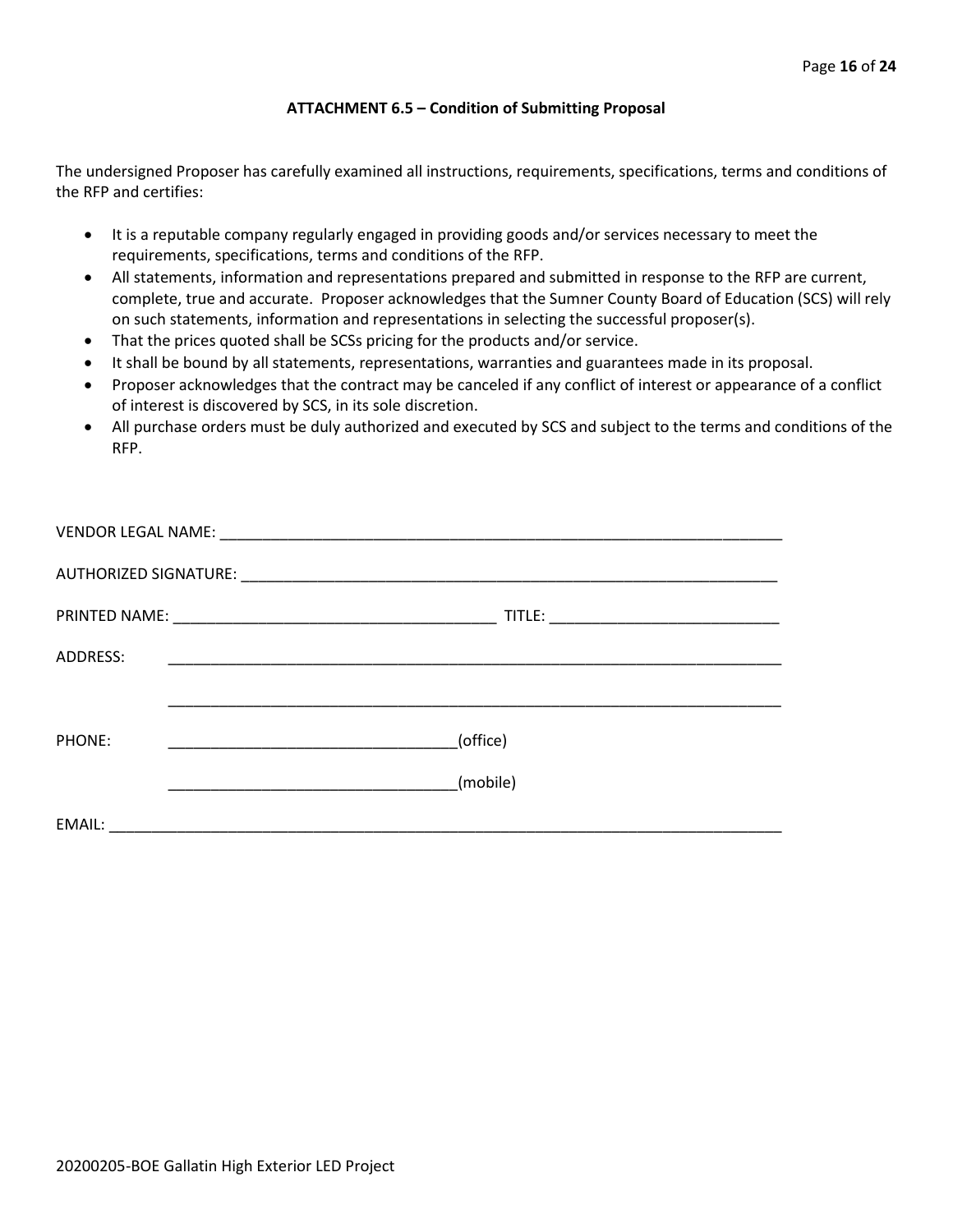#### **ATTACHMENT 6.6 – Statement of Non-Collusion**

The undersigned affirms that they are duly authorized to execute this contract, that this company, corporation, firm, partnership or individual has not prepared this proposal in collusion with any other respondent, and that the contents of this proposal as to prices, terms or conditions of said proposal have not been communicated by the undersigned nor by any employee or agent to any other person engaged in this type of business prior to the official opening of this proposal.

| Address: |          |  |  |  |  |
|----------|----------|--|--|--|--|
|          | (office) |  |  |  |  |
|          | (mobile) |  |  |  |  |
|          |          |  |  |  |  |
|          |          |  |  |  |  |
|          |          |  |  |  |  |
|          |          |  |  |  |  |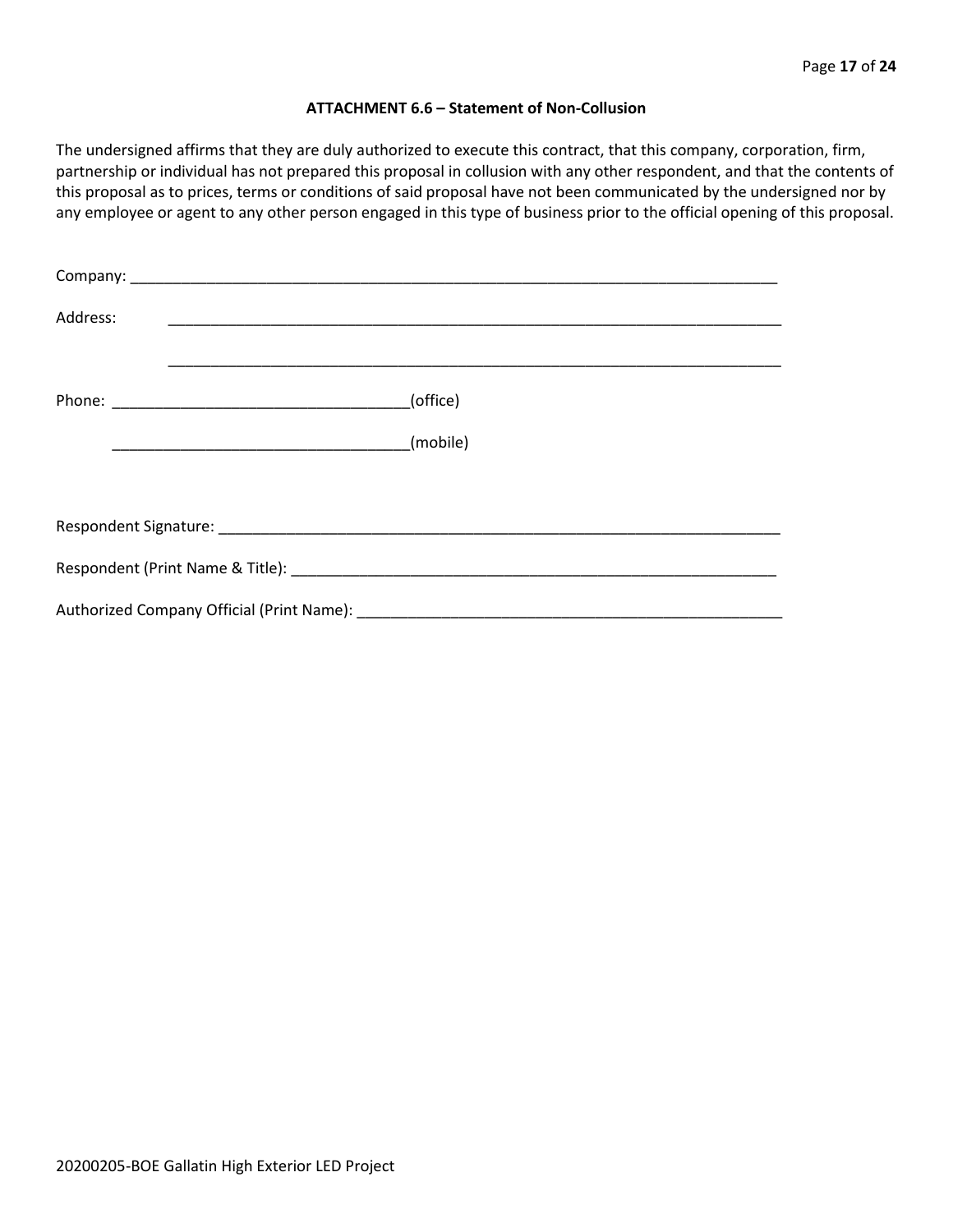#### **ATTACHMENT 6.7 – Attestation Re Personnel**

### **ATTESTATION RE PERSONNEL USED IN CONTRACT PERFORMANCE**

| CONTRACTOR LEGAL ENTITY NAME:                                          |  |
|------------------------------------------------------------------------|--|
| FEDERAL EMPLOYER IDENTIFICATION NUMBER:<br>(or Social Security Number) |  |

**The Contractor, identified above, does hereby attest, certify, warrant and assure that the Contractor shall not knowingly utilize the services of an illegal immigrant in the performance of this Contract and shall not knowingly utilize the services of any subcontractor who will utilize the services of an illegal immigrant in the performance of this Contract, T.C.A. § 12-3-309.**

SIGNATURE & DATE:

*NOTICE: This attestation MUST be signed by an individual empowered to contractually bind the Contractor.*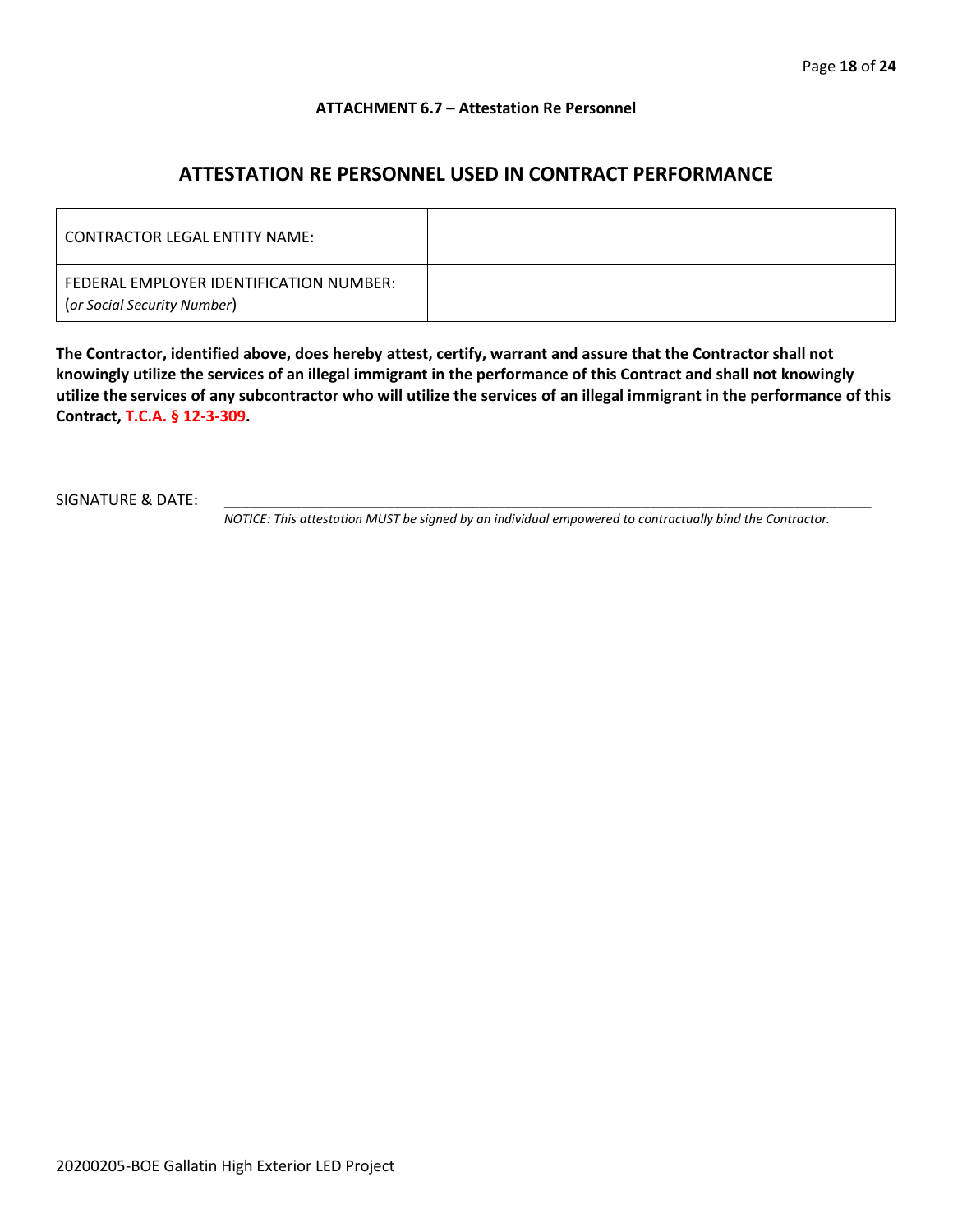#### **ATTACHMENT 6.8 – Drug Free Workplace Affidavit**

The Sumner County Board of Education is committed to maintaining a safe and productive work environment for its employees and to providing high quality service to its citizens. The goal of this policy is for Sumner County Board of Education employees and contractors to remain, or become and remain, drug-free. Abuse and dependency on alcohol and/or drugs can seriously affect the health of employees, contractors and citizens, jeopardize personal safety, impact the safety of others and impair job performance.

STATE OF

**COUNTY OF** \_\_\_\_\_\_\_\_\_\_\_\_\_\_\_\_\_\_\_\_\_\_\_\_\_\_\_\_\_\_\_\_\_

The undersigned, principal officer of

an employer of five (5) or more employees contracting with Sumner County Board of Education to provide goods or services, hereby states under oath as follows:

- 1. The undersigned is a principal officer of (hereinafter referred to as the "Company") and is duly authorized to execute this Affidavit on behalf of the Company.
- 2. The Company submits this Affidavit pursuant to **T.C.A. § 50-9-113**, which requires each employer with no less than five (5) employees receiving pay who contracts with the state and any local government to provide contracted services to submit an affidavit stating that such employer has a drug-free workplace program that complies with Title 50, Chapter 9 of the *Tennessee Code Annotated*.
- 3. The Company is in compliance with **T.C.A. § 50-9-113** and all applicable Federal Laws, Rules and Regulations requiring a drug-free workplace program.

Further affiant saith not.

| <b>Principal Officer:</b> |  |
|---------------------------|--|
|                           |  |
| <b>STATE OF</b>           |  |

**COUNTY OF** \_\_\_\_\_\_\_\_\_\_\_\_\_\_\_\_\_\_\_\_\_\_\_\_\_\_\_\_\_\_\_\_\_\_

Before me personally appeared \_\_\_\_\_\_\_\_\_\_\_\_\_\_\_\_\_\_\_\_\_\_\_\_\_\_\_\_\_\_\_\_\_\_\_\_\_\_\_\_\_\_\_\_\_\_\_\_\_\_\_\_\_\_\_\_\_\_\_\_\_\_, with whom I am personally acquainted (or proved to me on the basis of satisfactory evidence) and who acknowledged that such person executed the foregoing affidavit for the purposes therein contained.

Witness my hand and seal at office this \_\_\_\_\_\_\_\_\_\_\_\_\_ day of \_\_\_\_\_\_\_\_\_\_\_\_\_\_\_\_\_\_\_\_\_, 20\_\_\_\_.

\_\_\_\_\_\_\_\_\_\_\_\_\_\_\_\_\_\_\_\_\_\_\_\_\_\_\_\_\_\_\_\_\_\_\_\_\_\_\_\_\_\_\_\_\_\_\_\_ Notary Public

My commission expires: \_\_\_\_\_\_\_\_\_\_\_\_\_\_\_\_\_\_\_\_\_\_\_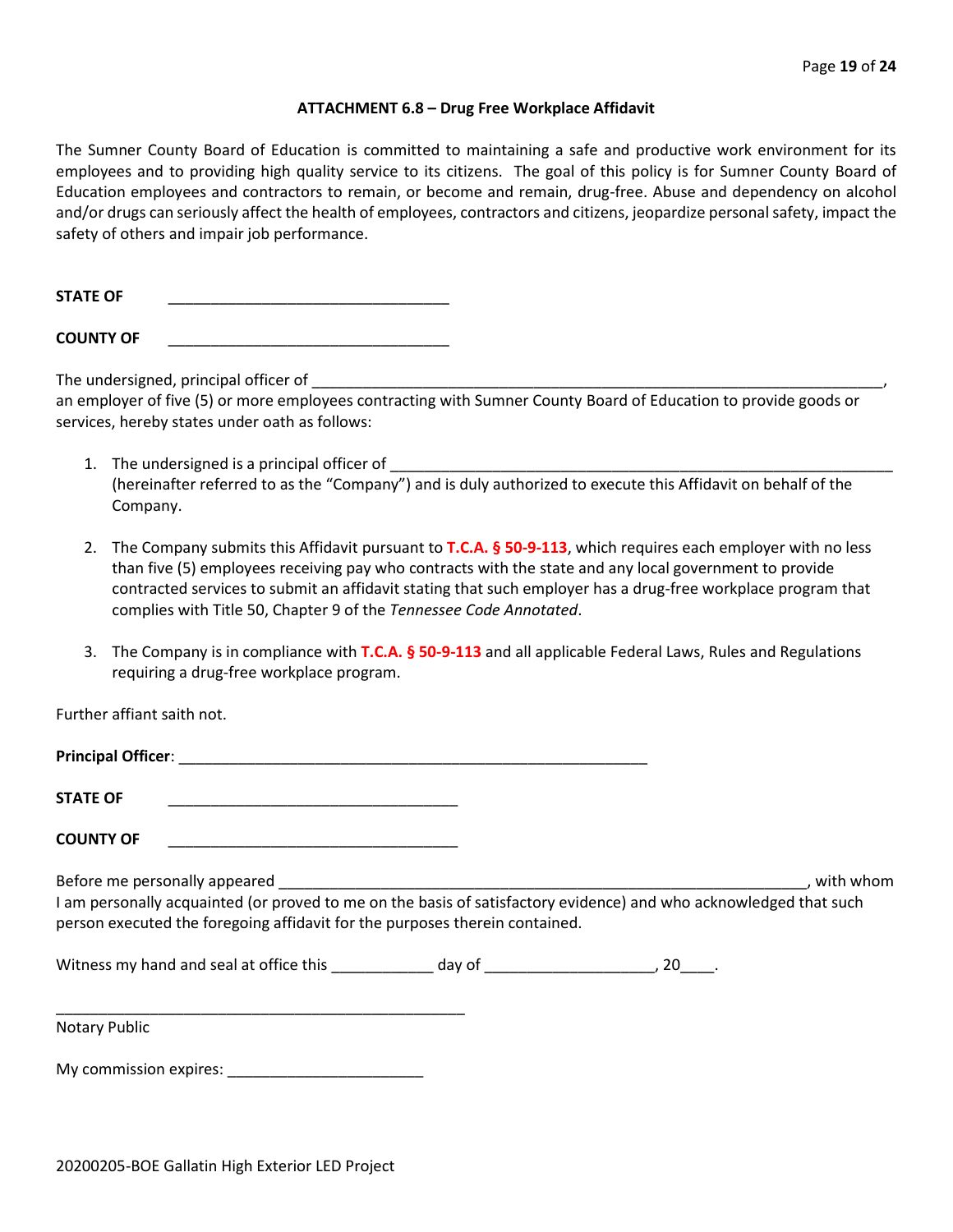#### **ATTACHMENT 6.9 – W9**

| <b>Request for Taxpayer</b><br>(Rev. December 2014)<br><b>Identification Number and Certification</b><br>Department of the Treasury<br>Internal Revenue Service<br>1 Name (as shown on your income tax return). Name is required on this line; do not leave this line blank.                                                                                                                                                                                                                                                                                                                                                                                                                                                                                                                                                                                                                                                                                                                                                                                                                                                                                                                                                                                                                                                                                                                                  |                                                                                                                                                                                                                                                                                                                                                                                                                                                                                                                                                                                                                                                                                                                                                                                                                     |  |                                                                                                                                                                                                                                                                                                                                                                                                                                                                                                                                                                                                                                                                                                                                                                                                                                                                                                                                                                                                                                                                                                                                                                                                                                     |        |  |  |                                                                                                                                                                                                                              |  |  | Give Form to the<br>requester. Do not<br>send to the IRS. |  |  |  |  |
|---------------------------------------------------------------------------------------------------------------------------------------------------------------------------------------------------------------------------------------------------------------------------------------------------------------------------------------------------------------------------------------------------------------------------------------------------------------------------------------------------------------------------------------------------------------------------------------------------------------------------------------------------------------------------------------------------------------------------------------------------------------------------------------------------------------------------------------------------------------------------------------------------------------------------------------------------------------------------------------------------------------------------------------------------------------------------------------------------------------------------------------------------------------------------------------------------------------------------------------------------------------------------------------------------------------------------------------------------------------------------------------------------------------|---------------------------------------------------------------------------------------------------------------------------------------------------------------------------------------------------------------------------------------------------------------------------------------------------------------------------------------------------------------------------------------------------------------------------------------------------------------------------------------------------------------------------------------------------------------------------------------------------------------------------------------------------------------------------------------------------------------------------------------------------------------------------------------------------------------------|--|-------------------------------------------------------------------------------------------------------------------------------------------------------------------------------------------------------------------------------------------------------------------------------------------------------------------------------------------------------------------------------------------------------------------------------------------------------------------------------------------------------------------------------------------------------------------------------------------------------------------------------------------------------------------------------------------------------------------------------------------------------------------------------------------------------------------------------------------------------------------------------------------------------------------------------------------------------------------------------------------------------------------------------------------------------------------------------------------------------------------------------------------------------------------------------------------------------------------------------------|--------|--|--|------------------------------------------------------------------------------------------------------------------------------------------------------------------------------------------------------------------------------|--|--|-----------------------------------------------------------|--|--|--|--|
| σû<br>Specific Instructions on page<br>Print or type<br>See                                                                                                                                                                                                                                                                                                                                                                                                                                                                                                                                                                                                                                                                                                                                                                                                                                                                                                                                                                                                                                                                                                                                                                                                                                                                                                                                                   | 2 Business name/disregarded entity name, if different from above<br>3 Check appropriate box for federal tax classification; check only one of the following seven boxes:<br>C Corporation<br>S Corporation Partnership<br>Trust/estate<br>Individual/sole proprietor or<br>single-member LLC<br>Limited liability company. Enter the tax classification (C=C corporation, S=S corporation, P=partnership) ▶<br>Note. For a single-member LLC that is disregarded, do not check LLC; check the appropriate box in the line above for<br>the tax classification of the single-member owner.<br>code (if any)<br>Other (see instructions) ▶<br>5 Address (number, street, and apt. or suite no.)<br>Requester's name and address (optional)<br>6 City, state, and ZIP code<br>7 List account number(s) here (optional) |  |                                                                                                                                                                                                                                                                                                                                                                                                                                                                                                                                                                                                                                                                                                                                                                                                                                                                                                                                                                                                                                                                                                                                                                                                                                     |        |  |  | 4 Exemptions (codes apply only to<br>certain entities, not individuals; see<br>instructions on page 3):<br>Exempt payee code (if any)<br>Exemption from FATCA reporting<br>(Applies to accounts maintained outside the U.S.) |  |  |                                                           |  |  |  |  |
|                                                                                                                                                                                                                                                                                                                                                                                                                                                                                                                                                                                                                                                                                                                                                                                                                                                                                                                                                                                                                                                                                                                                                                                                                                                                                                                                                                                                               |                                                                                                                                                                                                                                                                                                                                                                                                                                                                                                                                                                                                                                                                                                                                                                                                                     |  |                                                                                                                                                                                                                                                                                                                                                                                                                                                                                                                                                                                                                                                                                                                                                                                                                                                                                                                                                                                                                                                                                                                                                                                                                                     |        |  |  |                                                                                                                                                                                                                              |  |  |                                                           |  |  |  |  |
| Part I<br><b>Taxpayer Identification Number (TIN)</b><br>Social security number<br>Enter your TIN in the appropriate box. The TIN provided must match the name given on line 1 to avoid<br>backup withholding. For individuals, this is generally your social security number (SSN). However, for a<br>resident alien, sole proprietor, or disregarded entity, see the Part I instructions on page 3. For other<br>entities, it is your employer identification number (EIN). If you do not have a number, see How to get a<br>TIN on page 3.<br>or<br><b>Employer identification number</b><br>Note. If the account is in more than one name, see the instructions for line 1 and the chart on page 4 for<br>guidelines on whose number to enter.<br>-                                                                                                                                                                                                                                                                                                                                                                                                                                                                                                                                                                                                                                                       |                                                                                                                                                                                                                                                                                                                                                                                                                                                                                                                                                                                                                                                                                                                                                                                                                     |  |                                                                                                                                                                                                                                                                                                                                                                                                                                                                                                                                                                                                                                                                                                                                                                                                                                                                                                                                                                                                                                                                                                                                                                                                                                     |        |  |  |                                                                                                                                                                                                                              |  |  |                                                           |  |  |  |  |
| Part II                                                                                                                                                                                                                                                                                                                                                                                                                                                                                                                                                                                                                                                                                                                                                                                                                                                                                                                                                                                                                                                                                                                                                                                                                                                                                                                                                                                                       | <b>Certification</b>                                                                                                                                                                                                                                                                                                                                                                                                                                                                                                                                                                                                                                                                                                                                                                                                |  |                                                                                                                                                                                                                                                                                                                                                                                                                                                                                                                                                                                                                                                                                                                                                                                                                                                                                                                                                                                                                                                                                                                                                                                                                                     |        |  |  |                                                                                                                                                                                                                              |  |  |                                                           |  |  |  |  |
| Under penalties of perjury, I certify that:<br>1. The number shown on this form is my correct taxpayer identification number (or I am waiting for a number to be issued to me); and<br>2. I am not subject to backup withholding because: (a) I am exempt from backup withholding, or (b) I have not been notified by the Internal Revenue<br>Service (IRS) that I am subject to backup withholding as a result of a failure to report all interest or dividends, or (c) the IRS has notified me that I am<br>no longer subject to backup withholding; and<br>3. I am a U.S. citizen or other U.S. person (defined below); and<br>4. The FATCA code(s) entered on this form (if any) indicating that I am exempt from FATCA reporting is correct.<br>Certification instructions. You must cross out item 2 above if you have been notified by the IRS that you are currently subject to backup withholding<br>because you have failed to report all interest and dividends on your tax return. For real estate transactions, item 2 does not apply. For mortgage<br>interest paid, acquisition or abandonment of secured property, cancellation of debt, contributions to an individual retirement arrangement (IRA), and<br>generally, payments other than interest and dividends, you are not required to sign the certification, but you must provide your correct TIN. See the<br>instructions on page 3. |                                                                                                                                                                                                                                                                                                                                                                                                                                                                                                                                                                                                                                                                                                                                                                                                                     |  |                                                                                                                                                                                                                                                                                                                                                                                                                                                                                                                                                                                                                                                                                                                                                                                                                                                                                                                                                                                                                                                                                                                                                                                                                                     |        |  |  |                                                                                                                                                                                                                              |  |  |                                                           |  |  |  |  |
| Sign<br>Here                                                                                                                                                                                                                                                                                                                                                                                                                                                                                                                                                                                                                                                                                                                                                                                                                                                                                                                                                                                                                                                                                                                                                                                                                                                                                                                                                                                                  | Signature of<br>U.S. person ▶                                                                                                                                                                                                                                                                                                                                                                                                                                                                                                                                                                                                                                                                                                                                                                                       |  |                                                                                                                                                                                                                                                                                                                                                                                                                                                                                                                                                                                                                                                                                                                                                                                                                                                                                                                                                                                                                                                                                                                                                                                                                                     | Date P |  |  |                                                                                                                                                                                                                              |  |  |                                                           |  |  |  |  |
| <b>General Instructions</b><br>Section references are to the Internal Revenue Code unless otherwise noted.<br>Future developments. Information about developments affecting Form W-9 (such<br>as legislation enacted after we release it) is at www.irs.gov/fw9.<br><b>Purpose of Form</b><br>An individual or entity (Form W-9 requester) who is required to file an information<br>return with the IRS must obtain your correct taxpayer identification number (TIN)<br>which may be your social security number (SSN), individual taxpayer identification<br>number (ITIN), adoption taxpayer identification number (ATIN), or employer<br>identification number (EIN), to report on an information return the amount paid to<br>you, or other amount reportable on an information return. Examples of information<br>returns include, but are not limited to, the following:<br>· Form 1099-INT (interest earned or paid)<br>. Form 1099-DIV (dividends, including those from stocks or mutual funds)<br>. Form 1099-MISC (various types of income, prizes, awards, or gross proceeds)<br>. Form 1099-B (stock or mutual fund sales and certain other transactions by<br>brokers)<br>· Form 1099-S (proceeds from real estate transactions)                                                                                                                                                               |                                                                                                                                                                                                                                                                                                                                                                                                                                                                                                                                                                                                                                                                                                                                                                                                                     |  | · Form 1098 (home mortgage interest), 1098-E (student Ioan interest), 1098-T<br>(tuition)<br>• Form 1099-C (canceled debt)<br>. Form 1099-A (acquisition or abandonment of secured property)<br>Use Form W-9 only if you are a U.S. person (including a resident alien), to<br>provide your correct TIN.<br>If you do not return Form W-9 to the requester with a TIN, you might be subject<br>to backup withholding. See What is backup withholding? on page 2.<br>By signing the filled-out form, you:<br>1. Certify that the TIN you are giving is correct (or you are waiting for a number<br>to be issued).<br>2. Certify that you are not subject to backup withholding, or<br>3. Claim exemption from backup withholding if you are a U.S. exempt payee. If<br>applicable, you are also certifying that as a U.S. person, your allocable share of<br>any partnership income from a U.S. trade or business is not subject to the<br>withholding tax on foreign partners' share of effectively connected income, and<br>4. Certify that FATCA code(s) entered on this form (if any) indicating that you are<br>exempt from the FATCA reporting, is correct. See What is FATCA reporting? on<br>page 2 for further information. |        |  |  |                                                                                                                                                                                                                              |  |  |                                                           |  |  |  |  |
|                                                                                                                                                                                                                                                                                                                                                                                                                                                                                                                                                                                                                                                                                                                                                                                                                                                                                                                                                                                                                                                                                                                                                                                                                                                                                                                                                                                                               | . Form 1099-K (merchant card and third party network transactions)                                                                                                                                                                                                                                                                                                                                                                                                                                                                                                                                                                                                                                                                                                                                                  |  |                                                                                                                                                                                                                                                                                                                                                                                                                                                                                                                                                                                                                                                                                                                                                                                                                                                                                                                                                                                                                                                                                                                                                                                                                                     |        |  |  |                                                                                                                                                                                                                              |  |  |                                                           |  |  |  |  |

Cat. No. 10231X

Form W-9 (Rev. 12-2014)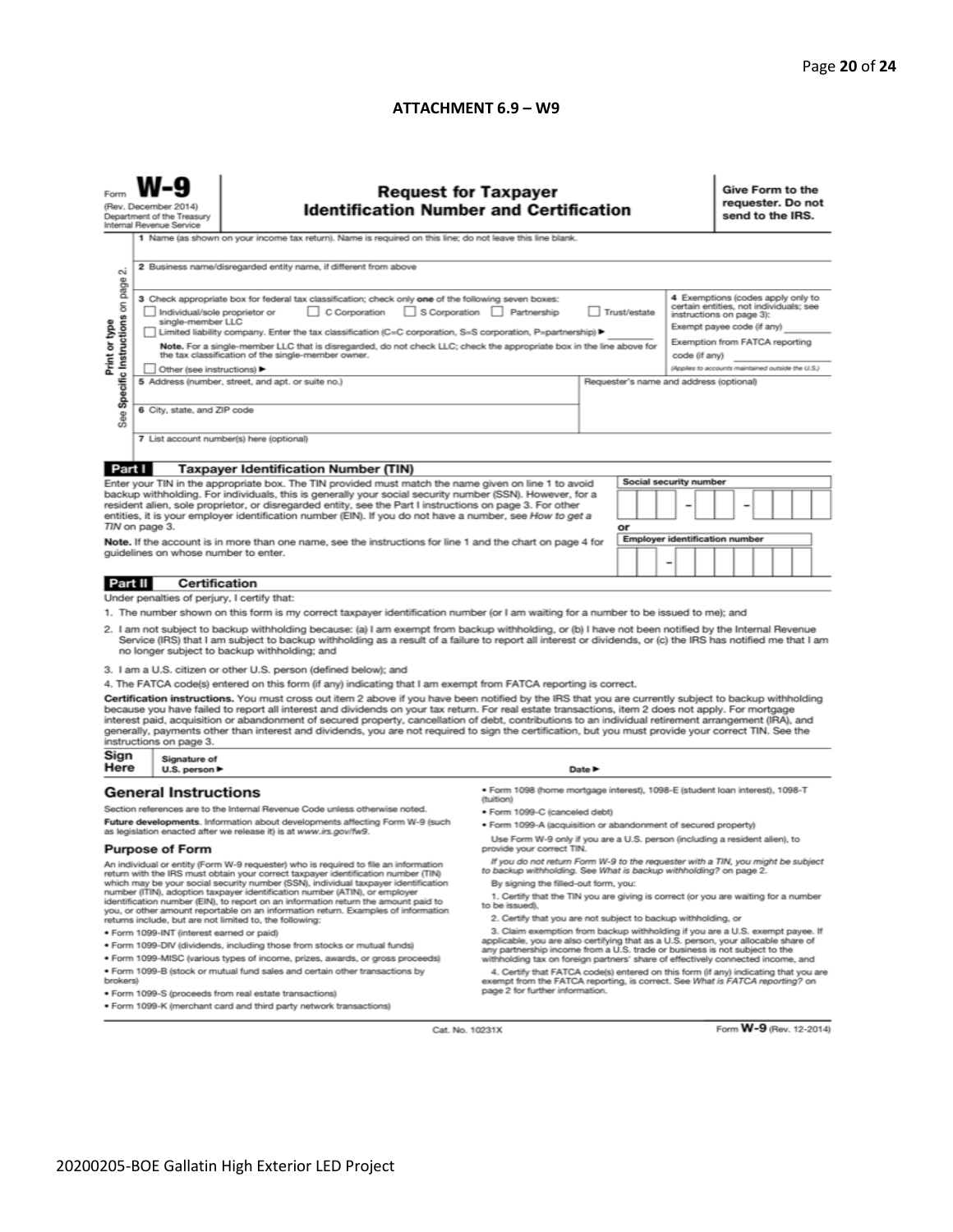#### **ATTACHMENT 6.10 – Standard Terms & Conditions SUMNER COUNTY BOARD OF EDUCATION (SCS)**

#### **1. PREPARATION AND SUBMISSION OF BID.**

- **a.** Failure to examine any drawings**,** specifications, or instructions will be at the proposer's risk. Any deviation from the stated terms, conditions and specifications must be coordinated with and approved in writing by the SCS Purchasing Supervisor.
- **b.** RFP/ITB SUBMITTAL / SIGNATURE: Proposal shall give the full name and business address of the bidder. If the proposer is a corporation, the name shall be stated as it is in the corporate charter. Proposals must be signed in ink by the proposer's authorized agent. Unsigned proposals will be rejected. Proposals are to be sealed and the outside of the envelope is to reference the RFP/ITB number. The person signing the proposal must show their title, and if requested by the institution, must furnish satisfactory proof of his or her authority to bind his or her company in contract. Proposer understands that by submitting a proposal with an authorized signature, it shall constitute an offer to SCS. Proposals must be typewritten or in ink; otherwise they may not be considered. Purchase orders will be issued to the firm name appearing on the W9. Electronic submissions via email, fax, etc. shall not be accepted.
- **c.** SCS is not responsible for any costs incurred by any vendor pursuant to the RFP/ITB. The vendor shall be responsible for all costs incurred in connection with the preparation and submission of its proposal.
- **d.** All proposers must be in compliance with T.C.A. § 62-6-119 at the time of proposal submission and provide evidence of compliance with the applicable provisions of the chapter before such proposal may be considered.
- **e.** Proposals are to be received in the location designated in the RFP/ITB no later than the specified date and time. Late submissions will NOT be opened or considered.
- **f.** No erasures permitted. Errors may be crossed out and corrections printed in ink or typewritten adjacent to error and must be initialed in ink by person signing the proposal.
- **g.** Specifications: Reference to available specifications shall be sufficient to make the terms of the specifications binding on the proposer. The use of the name of a manufacturer, or any special brand or make in describing an item does not restrict the proposer to that manufacturer or specific article, unless specifically stated. Comparable products of other manufacturers will be considered if proof of compatibility is contained in the proposal. Proposers are required to notify SCSs Purchasing Supervisor whenever specifications/procedures are not perceived to be fair and open. The articles on which the proposal is submitted must be equal or superior to that specified. Informative and Descriptive Literature: The proposer must show brand or trade names of the articles proposed, when applicable. It shall be the responsibility of the proposer, including proposer's whose product is referenced, to furnish with the proposer such specifications, catalog pages, brochures or other data as will provide an adequate basis for determining the quality and functional capabilities of the product offered. Failure to provide this data may be considered valid justification for rejection of proposer.
- **h.** Samples: Samples of items when called for, must be furnished free of expense, and if not destroyed will, upon proposer's request within ten (10) days of RFP/ITB opening, be returned at the proposer's expense. Each sample must be labeled with the proposer's name, manufacturer's brand name and number, RFP/ITB number and item reference.
- **i.** Time of Performance: The number of calendar days in which delivery is to be made after receipt of order shall be stated in the RFP/ITB and may be a factor in making an award, price notwithstanding. If no delivery time is stated in the bid, bidder agrees that delivery is to be made within two weeks (10 business days) of order.
- **j.** Transportation and delivery charges should be included in the price and be fully prepaid by the vendor to the destination specified in the RFP/ITB. Proposal prices shall include delivery of all items F.O.B. destination.
- **k.** New materials and supplies must be delivered unless otherwise specifically stated in the RFP/ITB.
- **l.** Alternate/multiple bids will not be considered unless specifically called for in the RFP/ITB.
- **m.** Only proposals submitted on RFP/ITB forms furnished by SCS will be considered.
- n. By signing this RFP/ITB where indicated, the proposer agrees to strictly abide by all local, state and federal statutes and regulations. The proposer further certifies that this proposer is made without collusion or fraud.
- **o.** Error in Proposal. In case of error in the extension of prices in the proposal, the unit price will govern. Late submissions will NOT be opened or considered. Proposers are cautioned to verify their proposals before submission, as amendments received after the RFP/ITB deadline will not be considered. No proposals shall be altered, amended or withdrawn after opening. After proposal opening, a proposer may withdraw a proposal only when there is obvious clerical error such as a misplaced decimal point, or when enforcement of the proposal would impose unconscionable hardship due to an error in the proposal resulting in a quotation substantially below the other proposals received. Proposal withdrawals will be considered only upon written request of the proposer.
- **2. OPEN RECORDS.** In order to comply with the provisions of the Tennessee Open Records Act, all proposals will be publicly opened and are subject to public inspection after the award upon written request. Proposers may be present at RFP/ITB opening. Summary information will be posted the SCS website, www.sumnerschools.org under the Invitation to Bid link.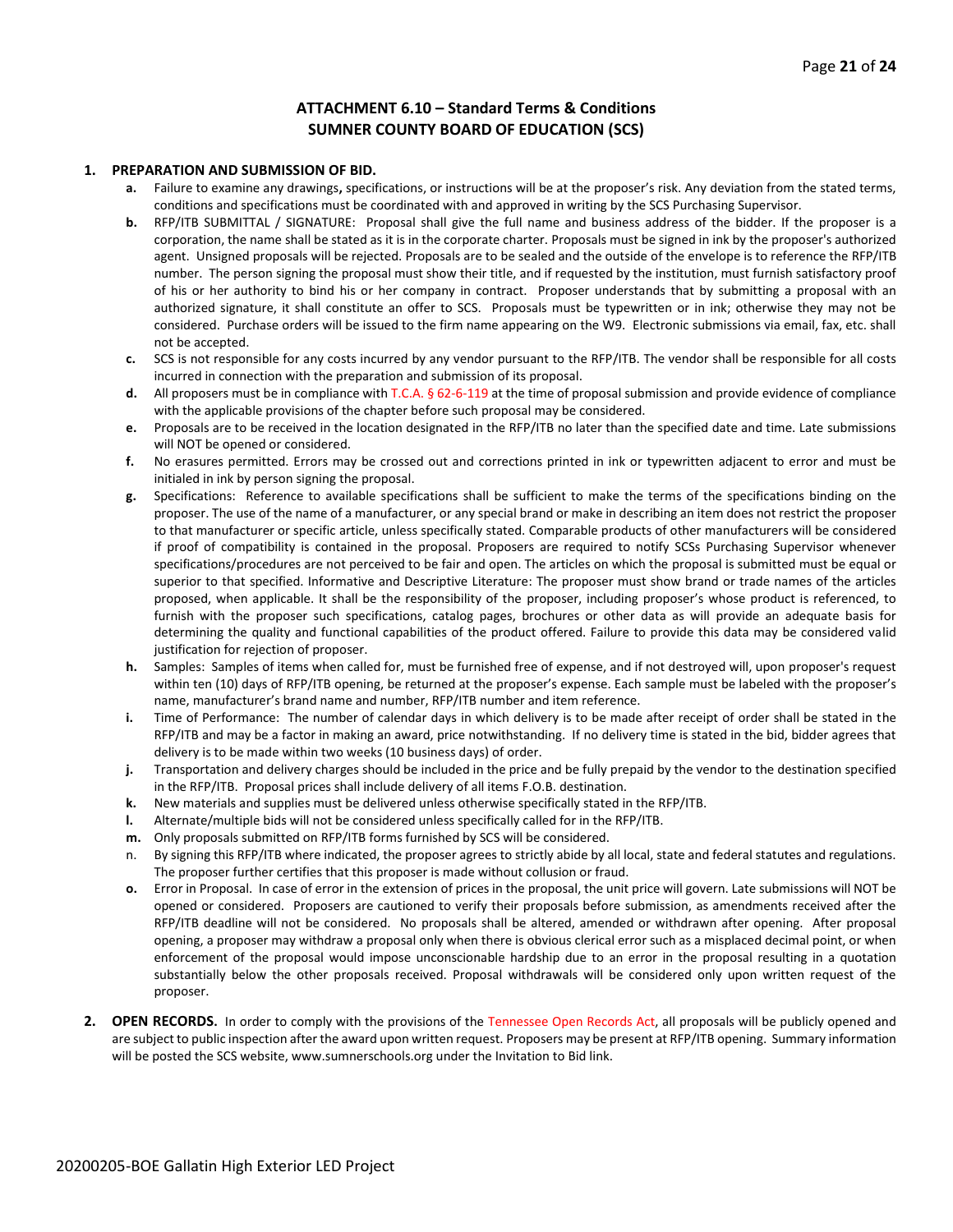- **3. ACCEPTANCE AND AWARD.** SCS reserves the right to reject any and all proposals and to waive any informality in proposals and, unless otherwise specified by the proposer to accept any item in the proposal. Action to reject all proposals shall be taken for unreasonably high prices, errors in the proposal documents, cessation of need, unavailability of funds, or any other reason approved by SCS.
	- a. Contracts and purchases will be made with the lowest, responsive, responsible, qualified proposer. The quality of the articles to be supplied, their conformity with the specifications, their suitability to the requirements of the Institution, cash discount offered, and the delivery terms will be taken into consideration.
	- b. Any deviation from these stated terms, specifications and conditions must be coordinated with and approved in writing by the Purchasing Supervisor.
	- c. Prices quoted on the response (if any) are to be considered firm and binding until the said equipment, supplies or services are in the possession of SCS.
	- d. SCS reserves the right to order more or less than the quantity listed in the proposal.
	- e. If a proposer fails to state a time within which a proposal must be accepted, it is understood and agreed that SCS shall have ninety (90) days to accept.
	- f. No purchase or contract is authorized or valid until the issuance of a SCS purchase order in accordance with SCS policy. No SCS employee is authorized to purchase equipment, supplies or services prior to the issuance of such a purchase order.
	- g. The contract may not be assigned without written SCS consent.
	- h. If the appropriate space is marked on the RFP/ITB, other Institutions (such as State, Local and/or Public Agencies) may purchase off the contract during the same period as SCS.
	- i. The awarded proposer will be required to post a performance and payment bond in the amount of 25% of the contract price if it exceeds \$100,000 as stated by T.C.A. §12-4-201.
	- j. If the project cost is in excess of \$25,000 a performance bond must be secured by the requesting part in an amount equal to the market improvement value.
	- k. By submission of this bid and signature thereof, the Bidder acknowledges compliance with the provisions of Public Chapter No. 587 / Senate Bill No. 2048 (Employee Background Check). The Bidder further agrees to submit a formal certification thereof prior to commencing work.
- **4. PAYMENT**. Payment terms must be specified in the proposal, including any discounts for early payment. Partial payments will not be approved unless justification for such payment can be shown. Terms will be NET 30 days. Payment will not be made until the conditions and specifications of the RFP/ITB are inspected and approved as conforming by persons appointed by SCS.
- **5. DEFAULT OF SELECTED VENDOR.** In case of vendor default, SCS may procure the articles or services from other sources and hold the defaulting vendor responsible for any resulting cost. If the awarded vendor violates any terms of their response, the contract, SCS policy or any law, they may be disqualified from proposing for a period of two years for minor violations or longer for major violations. Proposals from disqualified proposers will not be accepted during the period of disqualification.
- **6. INSPECTION OF PURCHASES.** Articles received which are not equivalent will not be accepted and will be picked up by the vendor or returned to vendor, shipping charges collect. SCS shall have a reasonable period in which to inspect and accept or reject materials without liability. If necessity requires SCS to use nonconforming materials, an appropriate reduction in payment may be made.
- **7. TAXES.** SCS is tax exempt; do not include taxes in quotation. Vendors making improvements or additions to or performing repair work on real property for SCS are liable for any applicable sales or use tax on tangible personal property used in connection with the contract or furnished to vendors by the state for use under the contract.
- **8. NONDISCRIMINATION.** SCS is an equal opportunity employer. SCS and bidder agree to comply with Titles VI and VII of the Civil Rights Act of 1964, Title IX of the Education Amendments of 1972, Section 504 of the Rehabilitation Act of 1973, Executive Order 11,246, the Americans with Disabilities Act of 1990 and the related regulations to each. Each party assures that it will not discriminate against any individual including, but not limited to employees or applicants for employment and/or students, because of race, religion, creed, color, sex, age, disability, veteran status or national origin. In the event that any claims should arise with regards to violations of any such local, state or federal law, statues, rule or regulations, the vendor will indemnify and hold SCS harmless for any damages, including court costs or attorney fees, which might be incurred.
- **9. PROHIBITIONS/NO VENDOR CONTRACT FORM.** Acceptance of gifts from vendors is prohibited. T.C.A. §12-4-106. The contract documents for purchase under this RFP/ITB shall consist of the successful proposer's bid and SCSs purchase order. The proposer may request exceptions to terms and conditions and/or request SCS to accept other terms and conditions by means of subsequent documents such as invoices, warranty agreements, license agreements, etc. All subsequent documents shall be open to revision for impermissible language. SCS reserves the right to render the proposal unresponsive and subject the proposal to rejection if successful terms cannot be negotiated.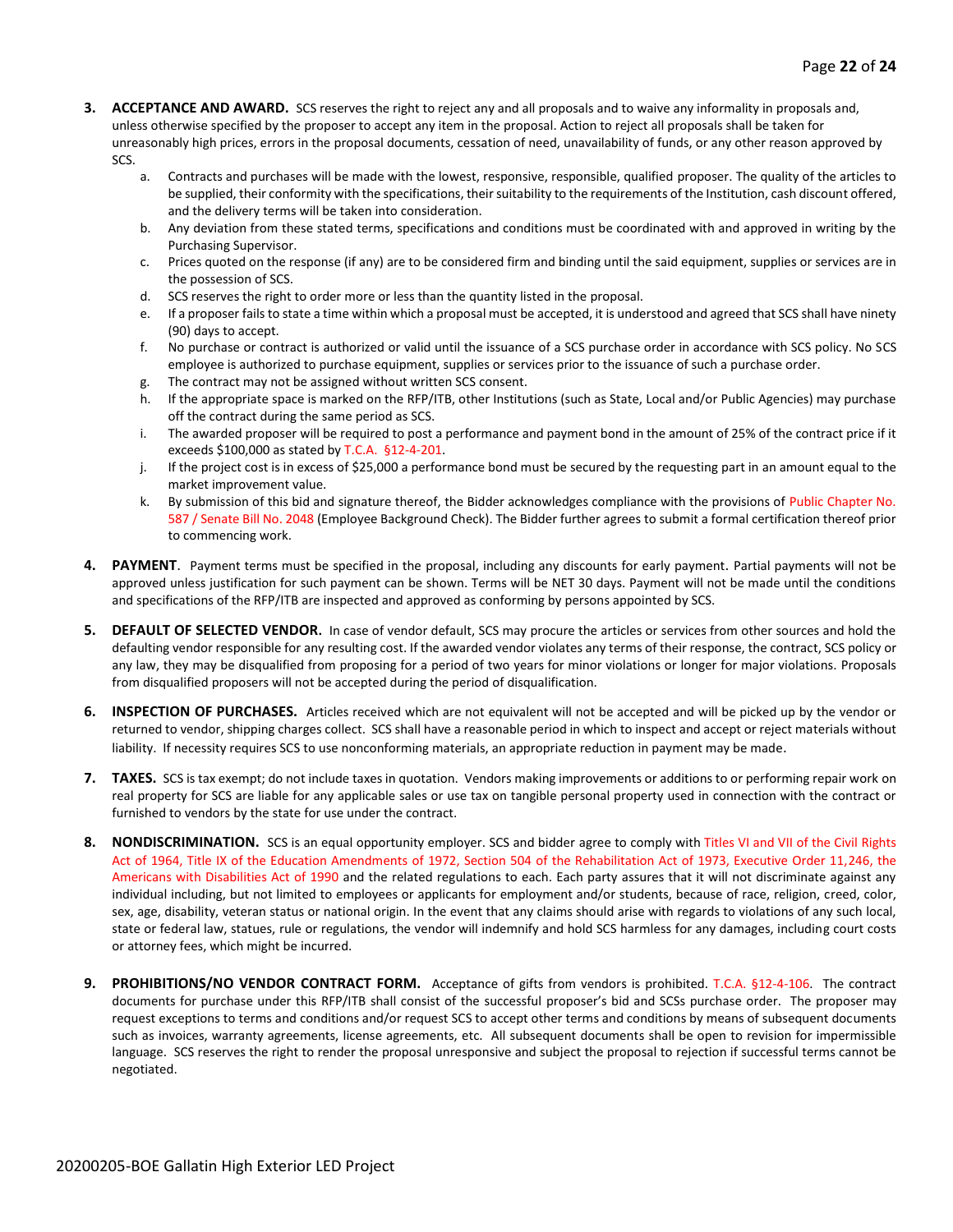- **10. PROHIBITION ON HIRING ILLEGAL IMMIGRANTS.** Tennessee Public Chapter No. 878 of 2006, T.C.A. §12-3-309, requires that Contractor attest in writing that Contractor will not knowingly utilize the services of illegal immigrants in the performance of this Contract and will not knowingly utilize the services of any subcontractor, if permitted under this Contract, who will utilize the services of illegal immigrants in the performance of this Contract. The attestation shall be made on the form, Attestation re Personnel Used in Contract Performance ("the Attestation"), which is attached and hereby incorporated by this reference.
- **11. SALES AND USE TAX.** Before the Purchase Order/Contract resulting from this RFP/ITB is signed, the apparent successful proposer must be registered with the Department of Revenue for the collection of Tennessee sales and use tax as required by T.C.A. §12-3-306.
- **12. ASSIGNMENT.** Neither the vendor nor SCS may assign this agreement without prior written consent of the other party.
- **13. LIABILITIES.** The vendor shall indemnify SCS against liability for any suits, actions or claims of any character arising from or relating to the performance under this agreement by the vendor or its subcontractors. SCS has no obligation for the payment of any judgement or the settlement of any claim made against the vendor or its subcontractors as a result of obligations under this contract.
- **14. APPLICABLE LAW.** Any contract shall be interpreted under the laws and statutes of the State of Tennessee. SCS does not enter into contracts which provide for mediation or arbitration. Any action arising from any contract made from this RFP/ITB shall be brought in the state courts in Sumner County, TN or in the United States Federal District Court for the Middle District of Tennessee.

Additionally, it is a violation of state statutes to purchase materials, supplies, services or any other item from a vendor that is a commissioner, official, employee or board member that has any financial or beneficial interest in such transaction, T.C.A. §12-4-101.

- **15. FUNDS**. The Proposer understands and accepts the non-appropriation of funds provision of SCS.
- **16. DATA PRIVACY AND SECURITY**. Personal Information (PI) includes but is not limited to that information protected by HIPAA, the HITECH Act, FERPA, or Gramm-Leach-Bliley) or such information which would allow a third party to gain access to the personal, medical or financial records of any of any party. Vendor represents and warrants that its collection, access, use, storage, disposal and disclosure of PI complies with all applicable federal and state privacy and data protection laws. Vendor represents and warrants that Vendor will maintain compliance with the SSAE 16 standard, and shall undertake any audits and risk assessments Vendor deems necessary to maintain compliance with SSAE16. If PI provided by SCS to Vendor is subject to FERPA. Vendor agrees that in its handling of FERPA data it will perform as a school official as that term is defined by FERPA regulations. Vendor acknowledges that its improper disclosure or redisclosure of PI covered by FERPA may, under certain circumstances, result in Vendor's exclusion from eligibility to contract with SCS for at least five (5) years. Vendor shall provide SCS with the name and contact information for an employee of Vendor who shall serve as SCS's primary security contact and shall be available to assist Customer twenty-four (24) hours per day, seven (7) days per week as a contact in resolving obligations associated with any security incident in which it is reasonably suspected that there has been a breach of information security. Vendor shall immediately mitigate or resolve any Security Incident, at Vendor's expense and in accordance with applicable privacy rights, laws, regulations and standards. Vendor shall reimburse SCS for actual costs incurred by SCS in responding to, and mitigating damages caused by, any Security Incident, including all costs of notice and/or remediation incurred under applicable law as a result of the Security Incident.
- **17. IRAN DIVESTMENT ACT.** By submission of this proposal, each proposer and each person signing on behalf of any proposer certified, and in the case of a joint proposal, each party thereto certifies as to its own organization, under penalty of perjury, that to the best of its knowledge and belief that each proposer is not on the list created pursuant to T.C.A. §12-12-106.
- **18. COMPLIANCE WITH CONDUCT STANDARDS**. Contractors shall be fully responsible for the conduct of its employees, subcontractors, representatives and agents. Loud or offensive music, language or behavior is unacceptable. Tobacco use of any type and vaping is prohibited on SCS property. Contact or interaction with staff or students is not allowed excepted between designated representatives of SCS and Contractor.